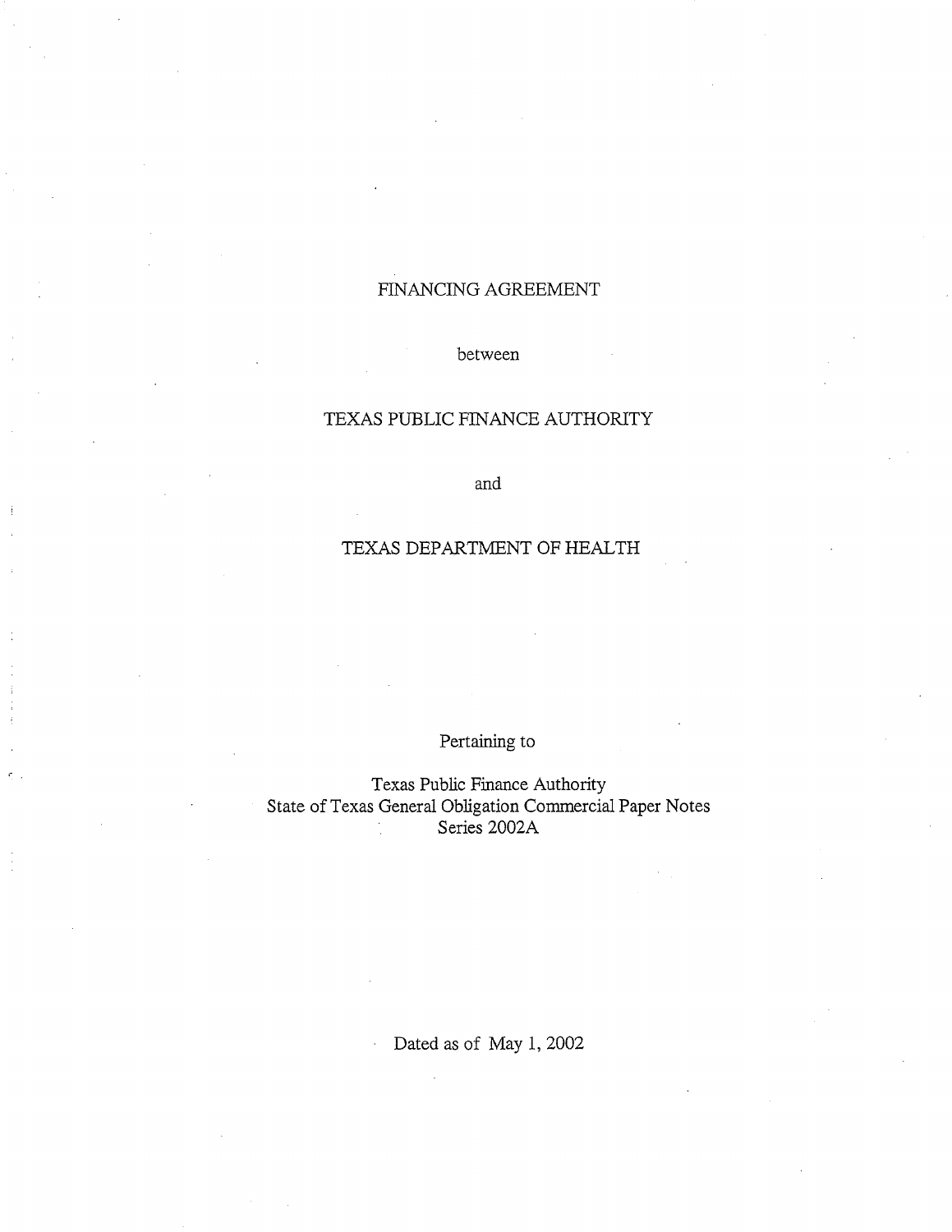# **CONTENTS**

Page Number

# ARTICLE I

## $\operatorname{ARTICLE}$  II

|--|--|--|

| Section 2.01 |  |
|--------------|--|
| Section 2.02 |  |

#### $\operatorname{ARTICLE}$  III

÷

#### ARTICLE IV

| Section 4.01 |  |
|--------------|--|
| Section 4.02 |  |
| Section 4.03 |  |
| Section 4.04 |  |
|              |  |

# ARTICLE V

| Section 5.01 |  |
|--------------|--|
| Section 5.02 |  |
| Section 5.03 |  |
| Section 5.04 |  |

 $\mathbf{i}$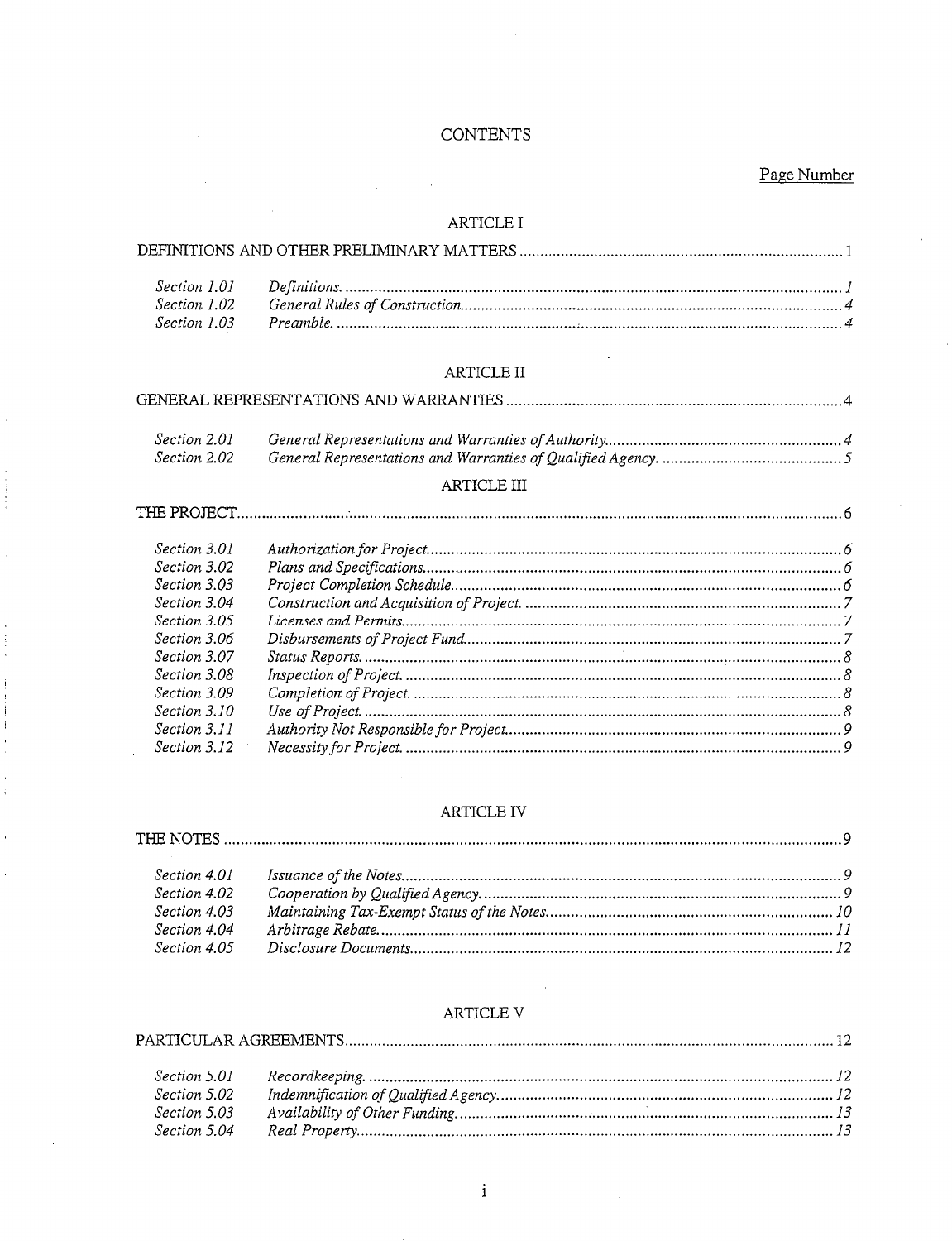# ARTICLE VI

#### 

| Section 6.01 |  |
|--------------|--|
| Section 6.02 |  |
| Section 6.03 |  |
| Section 6.04 |  |
| Section 6.05 |  |
| Section 6.06 |  |
| Section 6.07 |  |
| Section 6.08 |  |

#### 

| EXHIBIT A | Description of the Project             |
|-----------|----------------------------------------|
| EXHIBIT B | Projection Completion Schedule         |
| EXHIBIT C | Governmental Project Approvals         |
| EXHIBIT D | Form of Disbursement Certificate       |
| EXHIBIT E | Monthly Status Report Information      |
| EXHIBIT F | Form of Project Completion Certificate |
|           |                                        |

 $\ddot{\phantom{1}}$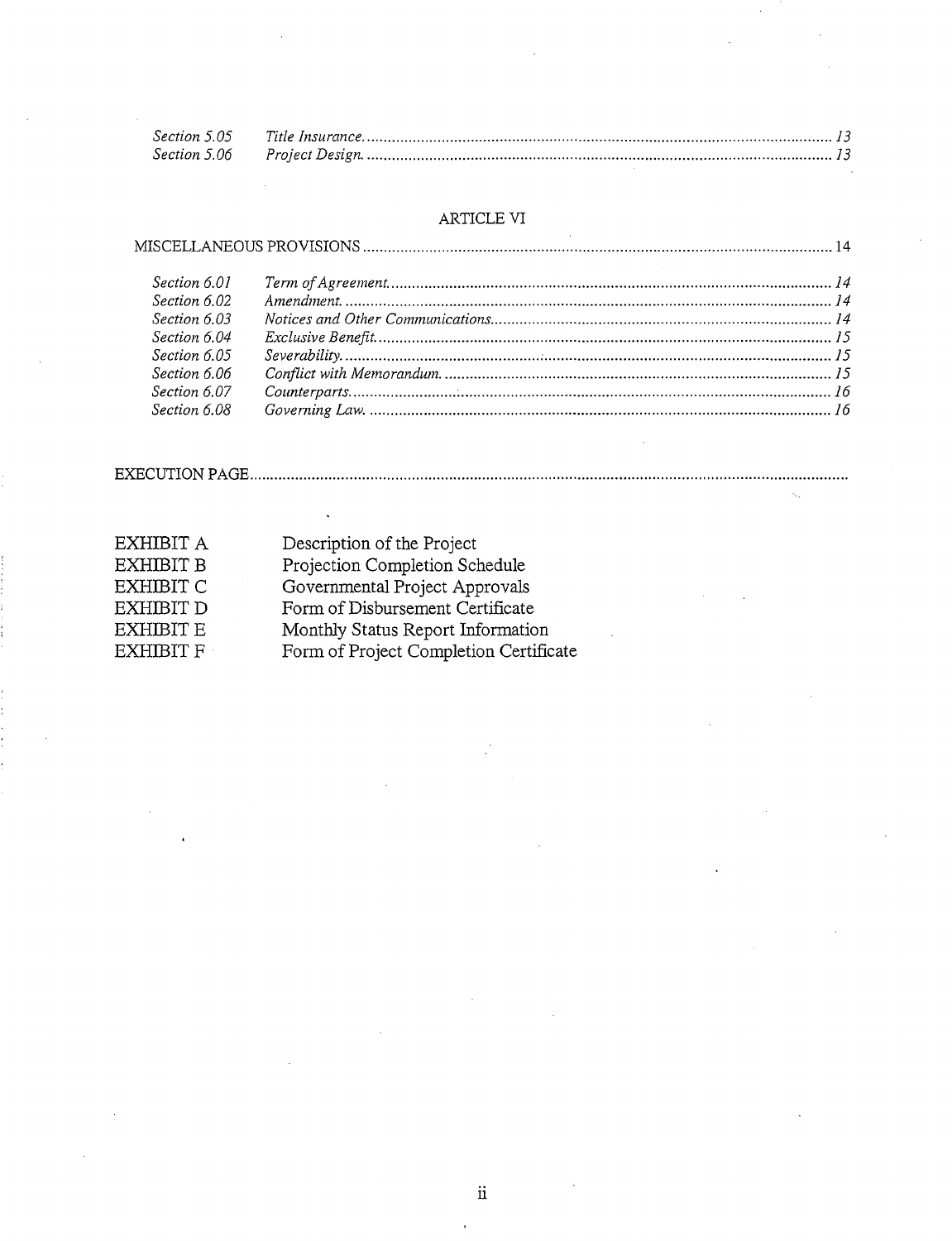#### FINANCING AGREEMENT

FINANCING AGREEMENT, dated as of May 1, 2002, between the TEXAS PUBLIC FINANCE AUTHORITY (the "Authority") and the TEXAS DEPARTMENT OF HEALTH (the "Qualified Agency") to provide for the financing of certain projects related to the Texas Public Finance Authority State of Texas General Obligation Commercial Paper Notes Series 2002A (the "Notes") issued pursuant to a resolution adopted by the Board of Directors of the Authority on April 16, 2002 (the "Resolution");

#### WITNESSETH:

WHEREAS, the Authority is authorized to provide financing of certain projects (hereinafter defined) for certain agencies of the State of Texas through the issuance of the Notes. Pursuant to certain provisions of the Texas Constitution and other statutory and regulatory authorities including, but not limited to, Article III, Sections 49-h and 50-f and Chapter 1232, Texas Government Code, and any regulations promulgated by the Authority thereunder (the "Authorizing Law") and Chapter 1371, Texas Government Code, as amended ("Chapter 1371");

WHEREAS, one or more Projects of the Qualified Agency have been authorized in appropriations by the Legislature of the State of Texas;

WHEREAS, the parties desire to provide for the financing by the Authority of certain Projects for the Qualified Agency;

NOW, THEREFORE; in consideration of the premises, the parties hereto agree as follows:

#### ARTICLE I

#### **DEFINITIONS AND OTHER PRELIMINARY MATTERS**

SECTION 1.01 Definitions.

Except as otherwise provided in this Financing Agreement, the capitalized terms in this Financing Agreement shall have the meanings specified in this section unless the context requires otherwise.

*Agency Act-* Texas Health & Safety Code, Chapters 11 et.seq.

*Appropriation Act* – SB1, Acts 77<sup>th</sup> Legislature, R.S. (2001), and any other act of the Legislature appropriating funds for the Project to the Qualified Agency.

*Authority* - the Texas Public Finance Authority or any successor thereto.

*Authority Regulations* - the regulations of the Authority in Part X, Title 34, Texas Administrative Code.

*Authorized Agency Representative* - the chief administrative officer of the Qualified Agency or any member of the staff of the Qualified Agency designated by the chief administrative officer or by the governing body of the Qualified Agency as an authorized representative.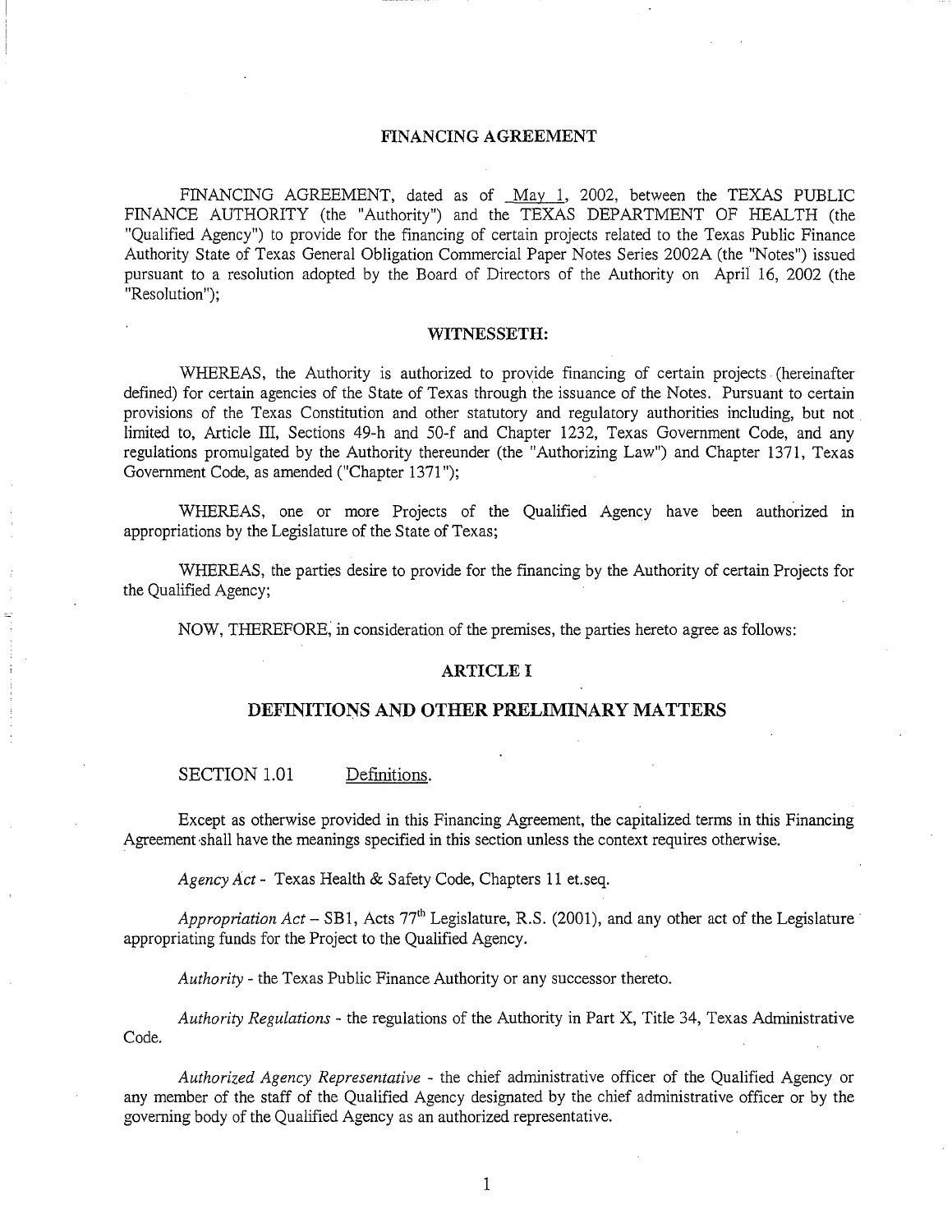*Authorizing Law* - means the Authorizing Law as defined in the preamble of this Financing Agreement.

*Board-* the board of directors of the Authority.

*Bond Counsel* - any law firm that is engaged by the Authority to render services to the Authority as bond counsel.

*Business Day-* any day that the Authority, the Qualified Agency, and the are required by law to be open for business.

*Closing* - with respect to each sale of Notes, the concurrent delivery of each sale of such Notes to, or upon the order of, the initial purchaser(s) in exchange for payment therefor.

*Closing Date* - the date of a Closing.

*Code* - the Internal Revenue Code of 1986, as amended, together with all published regulations promulgated thereunder and revenue rulings with respect thereto by the United States Treasury Department or the Internal Revenue Service.

*Comptroller* - the Comptroller of Public Accounts of the State or any successor thereto, including the individual elected to serve as of the State, the Deputy or such other official designated by law to serve or act in the capacity of the Comptroller.

*Costs of Issuance* - the "costs of issuance," as defined in the Authority Resolution, incurred in connection with the issuance of the Notes.

*Disbursement Certificate* - a certificate of the Authorized Agency Representative for the disbursement of funds from the Project Fund, in substantially the form of Exhibit D of this Financing Agreement.

*Disclosure Documents-* collectively, the Offering Memorandum and any amendments thereto.

*Event of Taxability* - any act or omission that could adversely affect the excludability of the interest on any Note from the gross income of the owner of the Note.

*Executive Director* - the Executive Director of the Authority, or any member of the staff of the Authority authorized in writing by the Board to perform the duties of the Executive Director.

*Facility Contract* - any contract, entered into by the Qualified Agency after the effective date of this Financing Agreement, for the design, engineering, acquisition, construction, equipping, repair, or renovation of any facilities financed for the Qualified Agency in whole or part with proceeds of any Notes issued by the Authority.

*Financing Agreement* - this Financing Agreement, and any amendments hereto.

*Funds Management Agreement* - the Funds Management Agreement, dated as of the date of this Financing Agreement, between the Authority and the Comptroller, and any amendments thereto.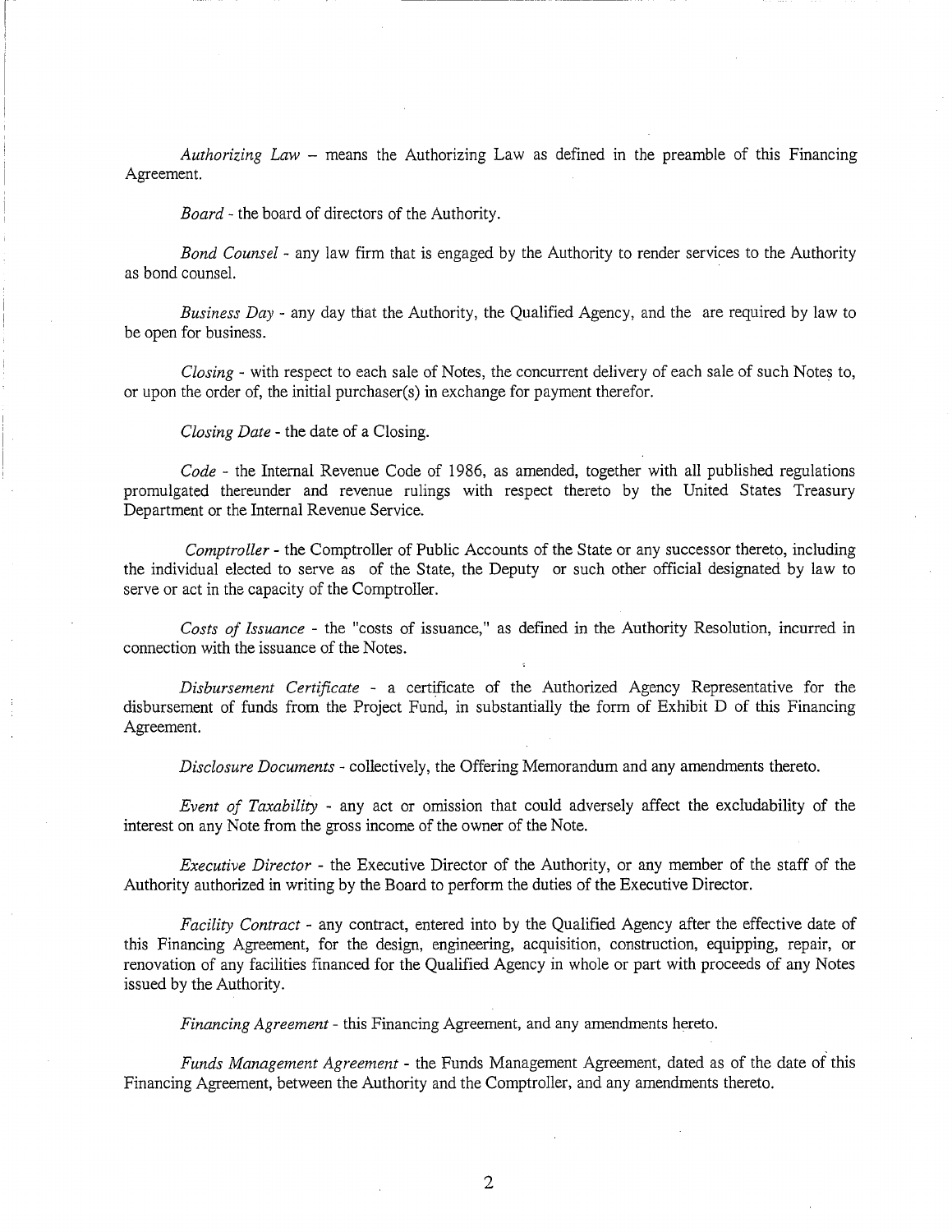*Interest and Sinking Fund* - the fund by that name created pursuant to Section 4.01 of the Resolution for the purpose of paying Note Obligations.

--- ~- -----------~-------

*Legislative Budget Board* - the joint committee of the Legislature that develops recommendations for legislative appropriations for the state agencies.

*Legislature* - the Legislature of the State.

*Memorandum* - the Memorandum of Understanding, dated as of May 6, 2002, between the Authority and the Qualified Agency, and any amendments thereto.

*Notes* - any obligations issued by the Authority from time to time to finance or refinance the Project, approved and authorized under Section 2.01 of the Resolution.

*Offering Memorandum* - the final official disclosure document authorized by the Authority to be used in connection with the sale of the Notes.

*Plans and Specifications-* the plans and specifications for the Project Component(s), as amended or supplemented.

*Project-* collectively, the Project Components.

*Project Completion Amount* - the aggregate amount of the cost of all of the Project Components, as set forth in Exhibit A of this Financing Agreement.

*Project Completion Certificate* - a certificate of an Authorized Agency Representative to the effect that the Project has been completed, in substantially the form of Exhibit  $F$  of this Financing Agreement.

*Project Completion Date* - the date that the Project is completed, as certified in the Project Completion Certificate.

*Project Completion Schedule* - the schedule projecting the rate of expenditure of proceeds of the Notes for the payment of Project Costs set forth in Exhibit B of this Financing Agreement.

*Project Component-* each respective item (or part of an item) in the Appropriation Act that has been approved to be financed with proceeds of the Notes, as described in Exhibit A of this Financing Agreement.

*Project Costs* - any costs associated with the Project that are authorized under the Authorizing Law and Authority Regulations and Chapter 1201, Texas Government Code, as amended, to be paid with proceeds of the Notes.

*Project Financing Documents-* collectively, all documents furnished by the Qualified Agency to the Authority in connection with the financing of the Project and issuance of the Notes, including (without limitation) the Memorandum, the Request for Financing, the Financing Agreement, each Disbursement Certificate, and the Project Completion Certificate.

*Project Fund-* the fund by that name created pursuant to Section 4.01 of the Resolution.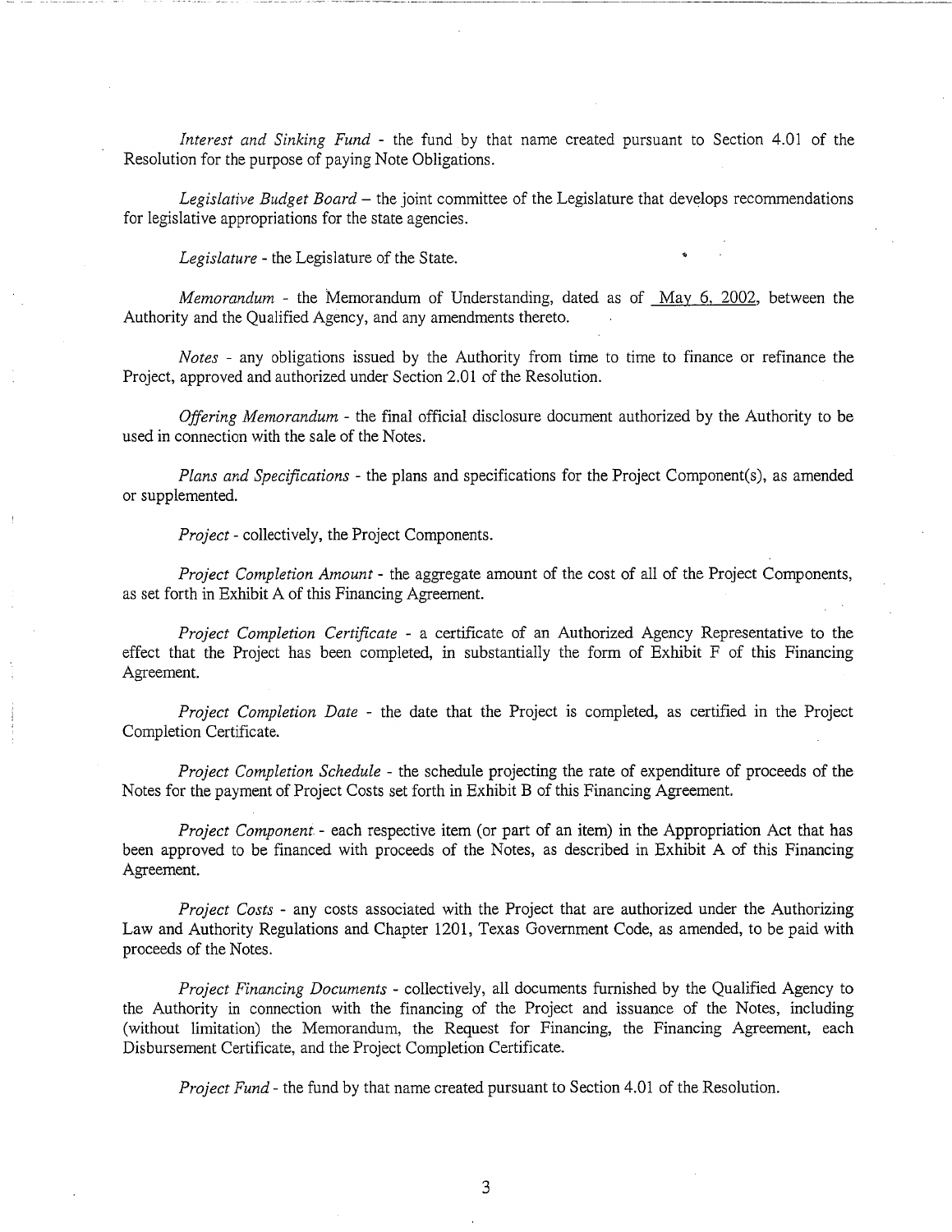*Qualified Agency* - the "Qualified Agency" as defined in the preamble of this Financing Agreement or any successor thereto.

*Request for Financing* - the letter or other communication from the Qualified Agency to the Authority requesting financing for the Project, and any supplements thereto.

*Resolution* - the resolution of the Authority adopted April 16, 2002 pursuant to which the Notes are authorized to be issued, and any amendments and supplements thereto.

*State* - the State of Texas.

#### SECTION 1.02 General Rules of Construction.

(a) A capitalized term used in this Financing Agreement that is not defined herein and that is defined in the Resolution shall have the meaning assigned to it in the Resolution.

- (b) Whenever in this Financing Agreement the context requires:
	- (1) a reference to the singular number includes the plural and vice versa; and
	- (2) a word denoting gender includes the masculine, feminine, and neuter.

(c) The table of contents and the titles given to any article or section of this Financing Agreement are for convenience only and are not intended to modify the article or section.

#### SECTION 1.03 Preamble.

The statements and findings in the preamble of this Financing Agreement are hereby adopted and made a part of the Financing Agreement.

#### **ARTICLE II**

#### **GENERAL REPRESENTATIONS AND WARRANTIES**

SECTION 2.01 General Representations and Warranties of Authority.

The Authority represents and warrants as follows:

(1) the Authority is a validly existing agency of the State of Texas authorized to operate under the Texas Public Finance Authority Act;

(2) the Authority has full power and authority to execute and deliver this Financing Agreement, perform its obligations thereunder, and carry out the transactions contemplated hereby;

the Authority has duly authorized the execution and delivery of this Financing Agreement and the performance of its obligations thereunder;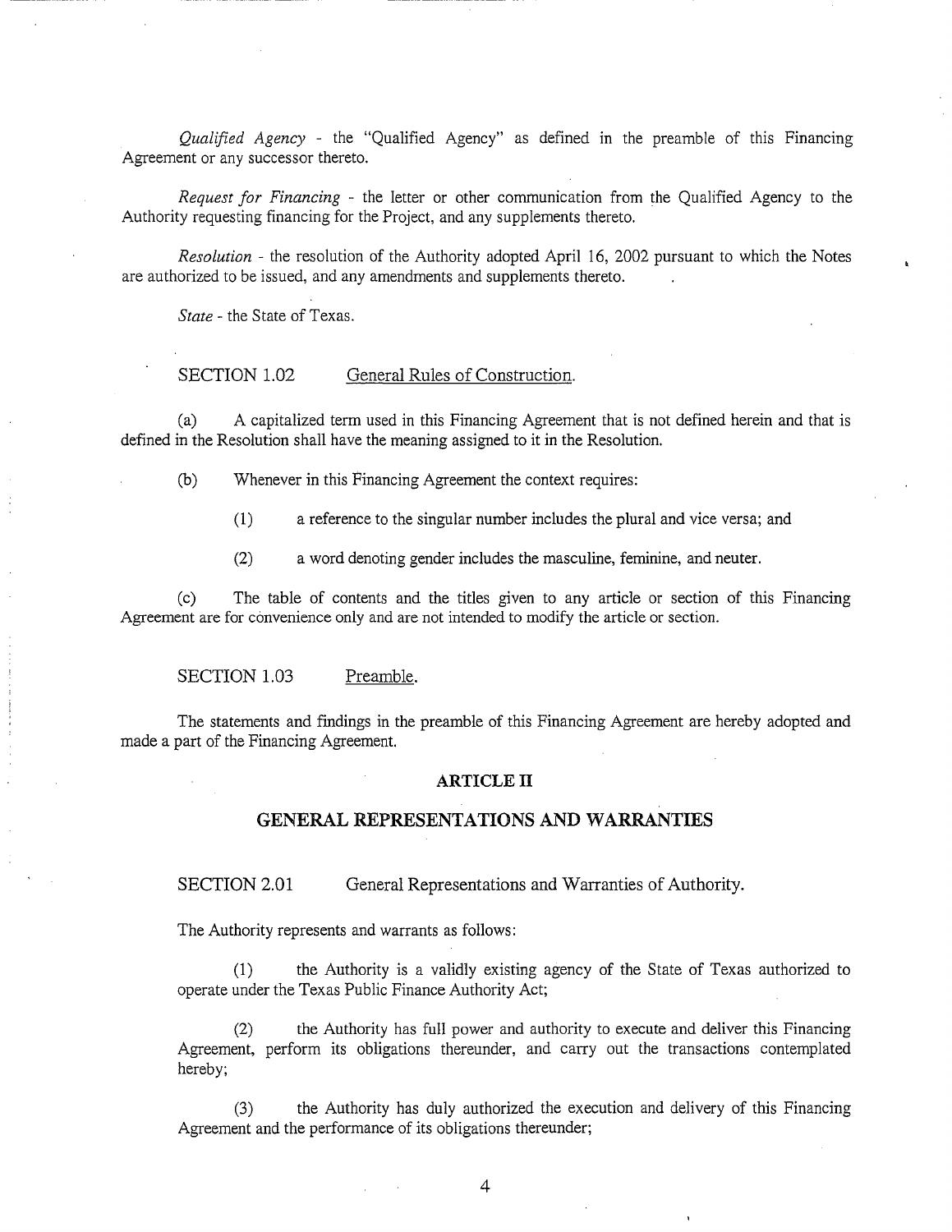(4) the execution and delivery of this Financing Agreement, the consummation of the transactions contemplated hereby, the performance of its obligations hereunder, and the compliance with the terms hereof by the Authority will not conflict with, or constitute a default under, any law (including administrative rule), judgment, decree, order, permit, license, agreement, mortgage, lease, or other instrument to which the Authority is subject or by which it is bound; and

(5) the Authority has fu11 power and authority to issue the Notes, to cause funds to be made available to finance the Project in accordance with the Resolution and this Financing Agreement and to perform its obligations under the Resolution.

SECTION 2.02 General Representations and Warranties of Qualified Agency.

The Qualified Agency represents and warrants, as follows:

(1) the Qualified Agency is a validly existing agency of the State authorized to operate under the Agency Act;

(2) the Qualified Agency has fu11 power and authority to execute and deliver the Project Financing Documents, perform its obligations thereunder, and carry out the transactions contemplated thereby; .

(3) the Qualified Agency has duly authorized the execution and delivery of the Project Financing Documents and the performance of its obligations thereunder;

(4) the execution and delivery of the Project Financing Documents, the consummation of the transactions contemplated thereby, the performance of its obligations thereunder, and the compliance with the terms thereof by the Qualified Agency will not conflict with, or constitute a default under, any law (including administrative rule), judgment, decree, order, permit, license, agreement, mortgage, lease, or other instrument to which the Qualified Agency is subject or by which the Qualified Agency or any of its property is bound;

(5) the Qualified Agency is not in violation of any law, which violation could adversely affect the consummation of the transactions contemplated by the Project Financing Documents; and

(6) this Financing Agreement is the legal, valid, and binding obligation of the Qualified Agency, in accordance with its terms.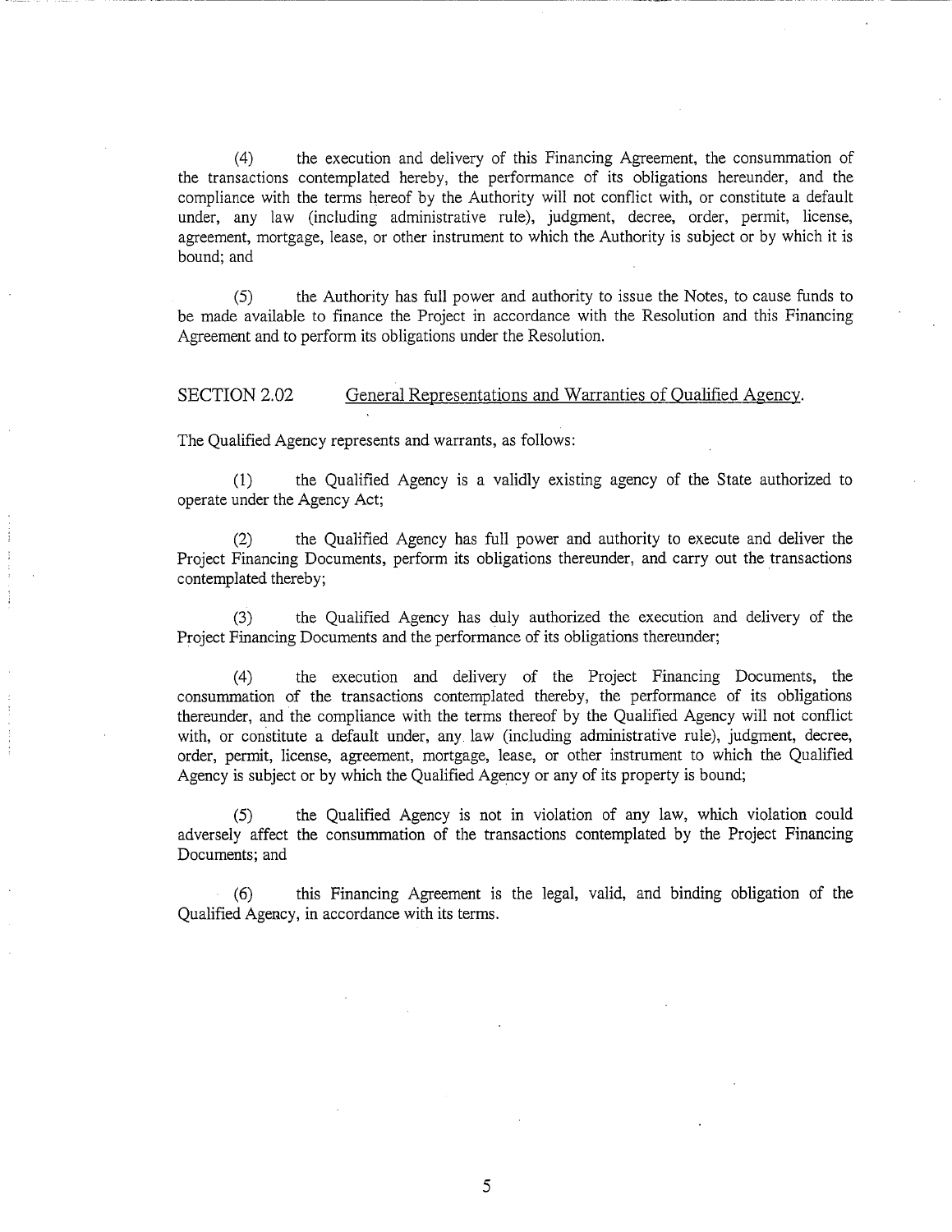#### **ARTICLE III**

### **THE PROJECT**

#### SECTION 3.01 Authorization for Project.

(a) The Qualified Agency represents that the Project has been authorized by the Appropriation Act or other statute and that all of the Project Costs to be paid with proceeds of the Notes will be incurred for the acquisition, construction, equipping, major repair, or renovation of facilities and will otherwise be lawful expenditures of the Qualified Agency.

The Qualified Agency represents that the description of each Project Component set forth in Exhibit A to this Financing Agreement is accurate.

(c) The Qualified Agency represents that it has submitted specific plans for the Project to the Legislative Budget Board and, if required by the Appropriation Act, such plans have been approved by the Legislative Budget Board.

#### SECTION 3.02 Plans and Specifications.

(a) The Qualified Agency shall cause the Plans and Specifications to be prepared and shall maintain the Plans and Specifications with its official records.

(b) The Authority and its authorized agents may inspect the Plans and Specifications at reasonable times.

#### SECTION 3.03 Project Completion Schedule.

(a) As of a Closing Date which relates to funding all or a portion of, among other things, the Project, the Qualified Agency reasonably expects that the Project Completion Amount will be expended within the time periods set forth in Exhibit B hereto. The Qualified Agency represents that it is not aware of any fact or circumstance that could cause the entire Project Completion Amount not to be expended as set forth in the Project Completion Schedule, as amended from time to time.

(b) Within twenty-four (24) hours upon becoming aware of any circumstances that will result in a deviation from Exhibit B hereto of \$1,000,000 or more, the Qualified Agency shall notify the Executive Director of the amount and nature of such deviation.

(c) Promptly upon becoming aware of any circumstances that will result in the expenditure for Project Costs in any "Expenditure Period" (as set forth in Exhibit B hereto) of an aggregate amount that is less than the amount set forth in Exhibit B hereto for such Expenditure Period, the Qualified Agency shall notify the Executive Director of (1) such aggregate expenditure amount, and (2) the reason(s) that such expenditure amount will be less than the amount set forth in Exhibit B hereto.

6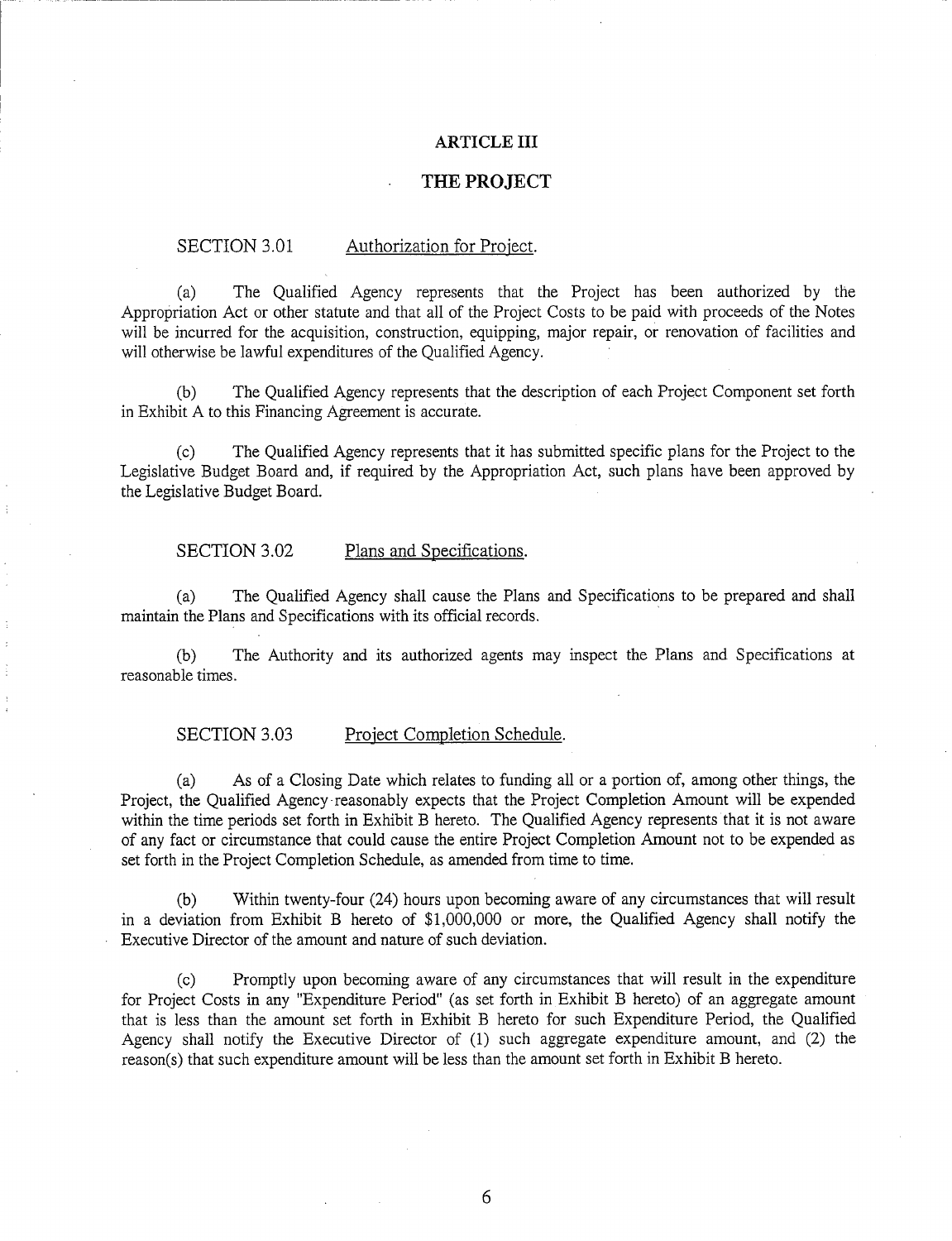#### SECTION 3.04 Construction and Acquisition of Project.

(a) The Qualified Agency shall cause the acquisition, construction, equipping, repair, and/or renovation of the Project to be completed with due diligence substantially in accordance with the Plans and Specifications and in a good and workman-like manner.

(b) The Qualified Agency represents that at least 80 percent of the Project Completion Amount will be expended to pay Project Costs constituting expenditures for the construction, reconstruction, or rehabilitation of the Project.

(c) The Qualified Agency may shift its use of proceeds among Project Components to the extent permitted by law so long as such shift of use does not constitute an Event of Taxability. The Authority may require the Qualified Agency to obtain an opinion of Bond Counsel regarding taxability.

SECTION 3.05 Licenses and Permits.

The Qualified Agency represents that it has obtained all necessary licenses, permits, and other governmental approvals necessary to complete the Project, except for those (if any) described in Exhibit C to this Financing Agreement.

#### SECTION 3.06 Disbursements of Project Fund.

(a) The Qualified Agency may cause disbursements to be made from the related account of the Project Fund in accordance with contracts for the Project and with this Financing Agreement, the Resolution, and the Funds Management Agreement.

(b) The Qualified Agency acknowledges that the Project Fund may be applied in accordance with the Resolution for purposes other than the payment of Project Costs.

(c) The Qualified Agency acknowledges and agrees that interest earned in funds contained in the related account of the Project Fund may, pursuant to the limitations and subject to the terms set out in the Funds Management Agreement, be used to pay interest payments, if any, on the Notes.

(d) To obtain a disbursement of funds from the related account of the Project Fund for the payment of Project Costs, the Qualified Agency shall submit to the Authority, not later than the Business Day immediately preceding the disbursement date, a properly completed Disbursement Certificate. Subject to Subsection (e) of this Section 3.06, upon determining that the submitted Disbursement Certificate has been properly completed, the Executive Director shall cause the Comptroller to transfer funds in the Project Fund to the appropriate fund(s) of the Qualified Agency in the amount(s) set forth in the Disbursement Certificate. The Qualified Agency shall apply the funds so transferred to the payment of Project Costs.

(e) Disbursements from the related account of the Project Fund for the payment of Project Costs shall not exceed, in the aggregate, the Project Completion Amount without the prior approval of the Executive Director (which approval shall be based on availability of funds and legal authorization).

(f) Before a disbursement from the related account of the Project Fund may be made with respect to any Project Component in excess of the estimated cost of such component shown on Exhibit A

7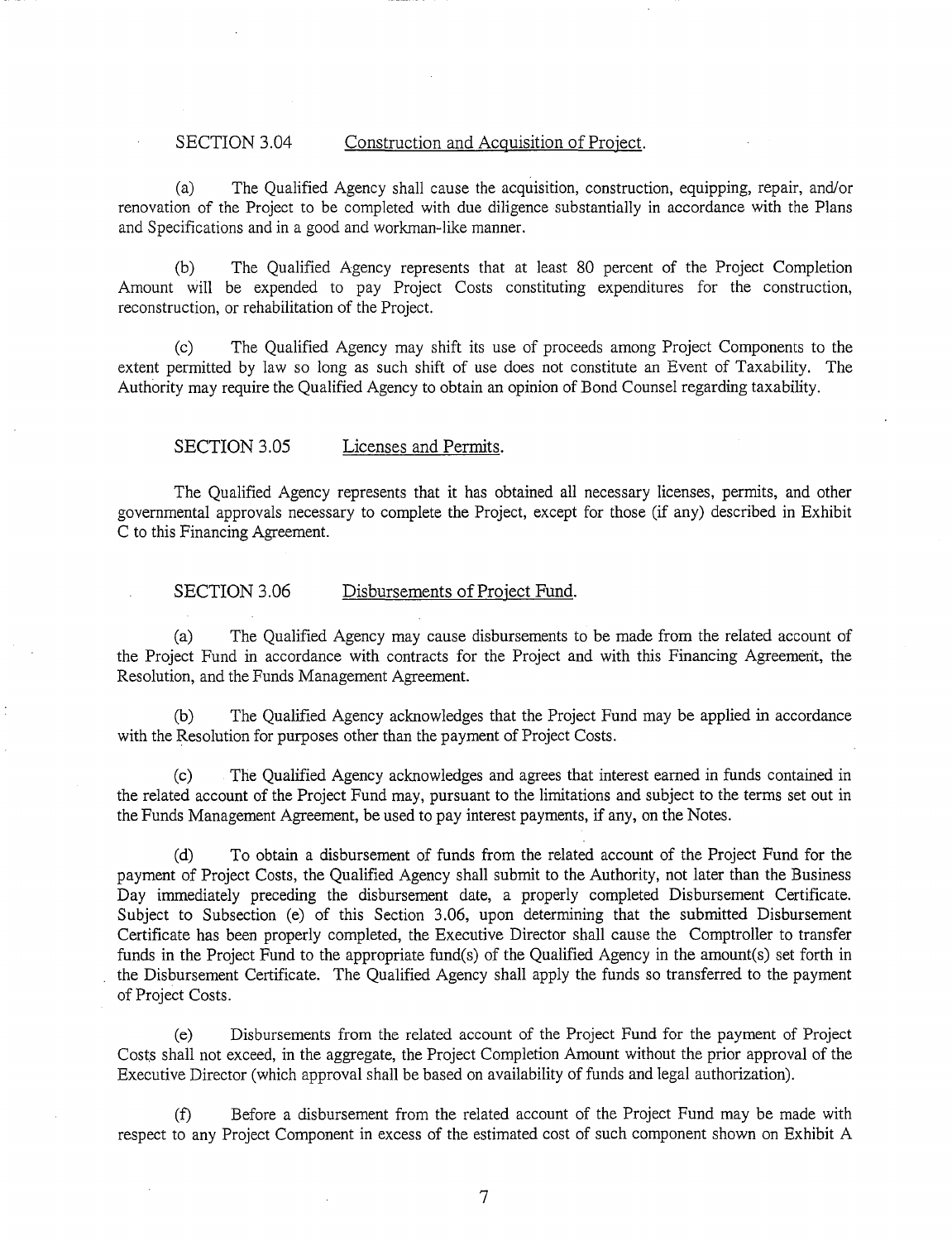of this Financing Agreement, the Qualified Agency shall give notice to the Executive Director identifying such Project Component and stating the amount of such excess.

. -·· -~-- -----------------------------------------------

(g) In the event that the Authority determines that the Qualified Agency has breached any material representation, warranty, or agreement in this Financing Agreement, the Authority, in its discretion, may suspend further disbursement of the related account of the Project Fund if, in the opinion of the Texas Attorney General (1) such suspension is lawful, and (2) such breach constitutes a breach of this Financing Agreement and such suspension may commence not sooner than the 30th day after the date of delivery to an Authorized Agency Representative of notice of such suspension, and may continue until such breach is cured or is waived by the Executive Director. If such breach is not cured or waived within 90 days after the date such suspension commenced, the Authority may apply any remaining funds in the related account of the Project Fund allocated to the payment of Project Costs in the manner permitted by the Resolution and law.

(h) To the extent required by law, the Qualified Agency has submitted a master plan for construction of its facilities and shall periodically revise the master plan in accordance with such law.

#### SECTION 3.07 Status Reports.

Not later than the 15th day of each month, through the month following the month in which the Project Completion Date occurs, the Qualified Agency shall prepare and deliver to the Executive Director a status report, containing the information set forth in Exhibit E to this Financing Agreement, covering the preceding calendar month. At other times (whether before or after the Project Completion Date), the Qualified Agency shall provide the Executive Director, upon request, with any information available to the Qualified Agency regarding the expenditure of funds disbursed to the Qualified Agency. from the related account of the Project Fund or the condition or use of the Project.

# SECTION 3.08 Inspection of Project.

The Authority and its authorized agents, at reasonable times before and after completion of the Project, may enter on and inspect the Project and examine any records of the Qualified Agency relating to the Project.

#### SECTION 3.09 Completion of Project.

Upon the completion of the Project (or when no further proceeds of the Notes are to be expended for Project Costs), the Qualified Agency shall deliver to the Executive Director a properly completed Project Completion Certificate.

SECTION 3.10 Use of Project.

(a) The Qualified Agency may use the Project for any lawful purpose so long as such use does not constitute an Event of Taxability.

The Qualified Agency shall not lease any part of the Project to, or permit any part of the Project to be operated or otherwise used by, an entity other than an agency or political subdivision of the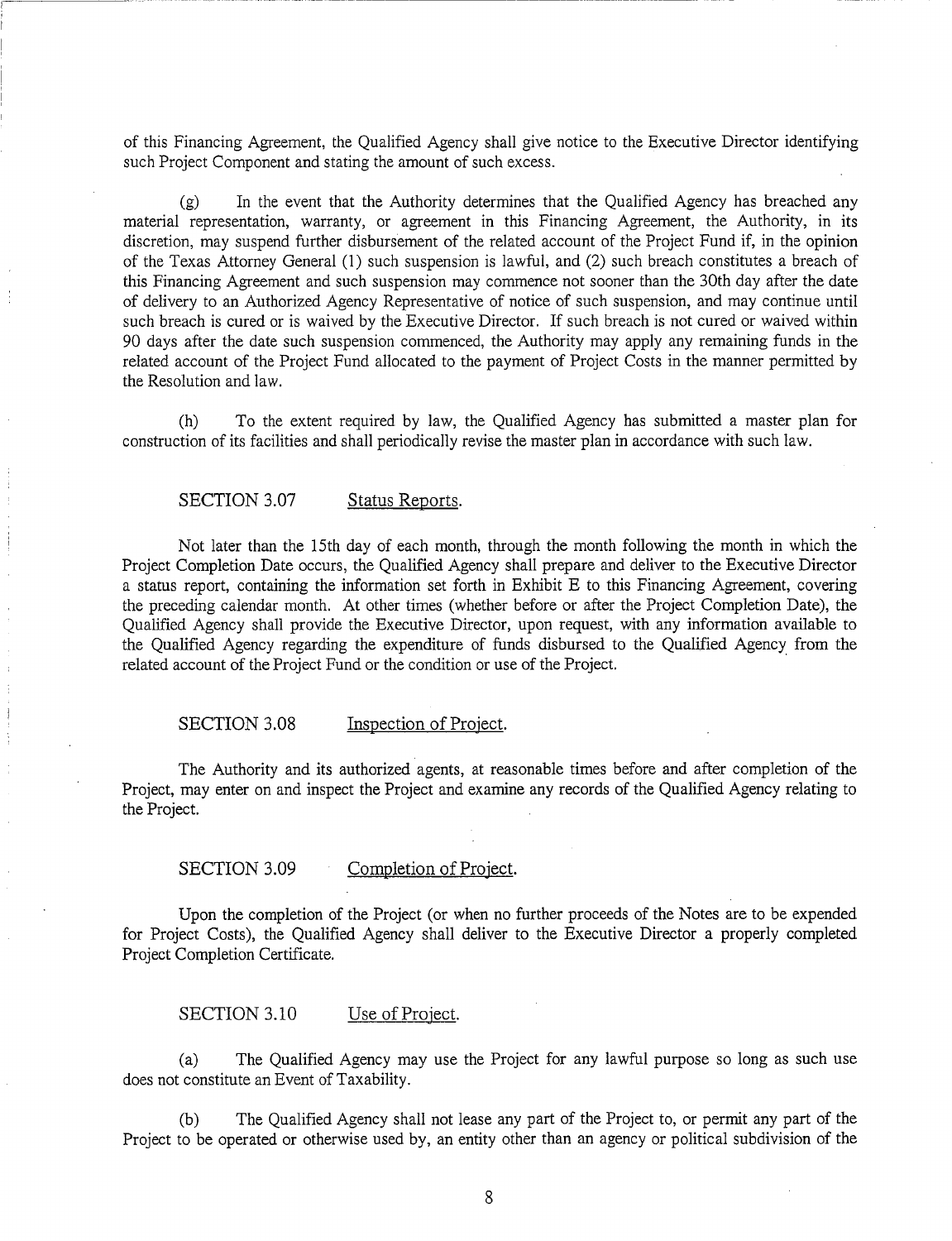State without the prior approval of the Executive Director. The Authority shall direct the Executive Director to approve any proposed arrangement for use of the Project (or a part thereof by a nongovernmental entity upon obtaining an opinion of Bond Counsel to the effect that such arrangement will not constitute an Event of Taxability.

#### SECTION 3.11 Authority Not Responsible for Project.

(a) The Authority has no responsibility for the acquisition, construction, equipping, repair, or renovation of the Project or for the operation or maintenance of the Project.

(b) If the Project Fund is insufficient for the payment of all of the Project Costs, the Authority is not responsible for the payment of any Project Costs that cannot be paid from the Project Fund.

#### SECTION 3.12 Necessity for Project.

The Qualified Agency represents to the Authority that, as of the Closing Date:

(1) the provision of the Project in accordance with the Project Completion Schedule is necessary in order for the Qualified Agency to effectively carry out its lawful duties and functions; and

(2) the Qualified Agency expects that it will use the Project for the purposes for which it is designed for the entire useful economic life of the Project.

#### ARTICLE IV

#### **THE** NOTES

#### SECTION 4.01 Issuance of the Notes.

The Authority shall use its best efforts to issue and sell the Notes from time to time in an amount that is sufficient for the Project Completion Amount to be made available in the Project Fund for the payment of the Project Costs.

#### SECTION 4.02 Cooperation by Qualified Agency.

The Qualified Agency shall take the action(s), enter into the agreement(s), provide the certification(s) contemplated by this Financing Agreement, and otherwise cooperate with the Authority and its agents, to effect the lawful issuance and administration of the Notes under this Financing Agreement.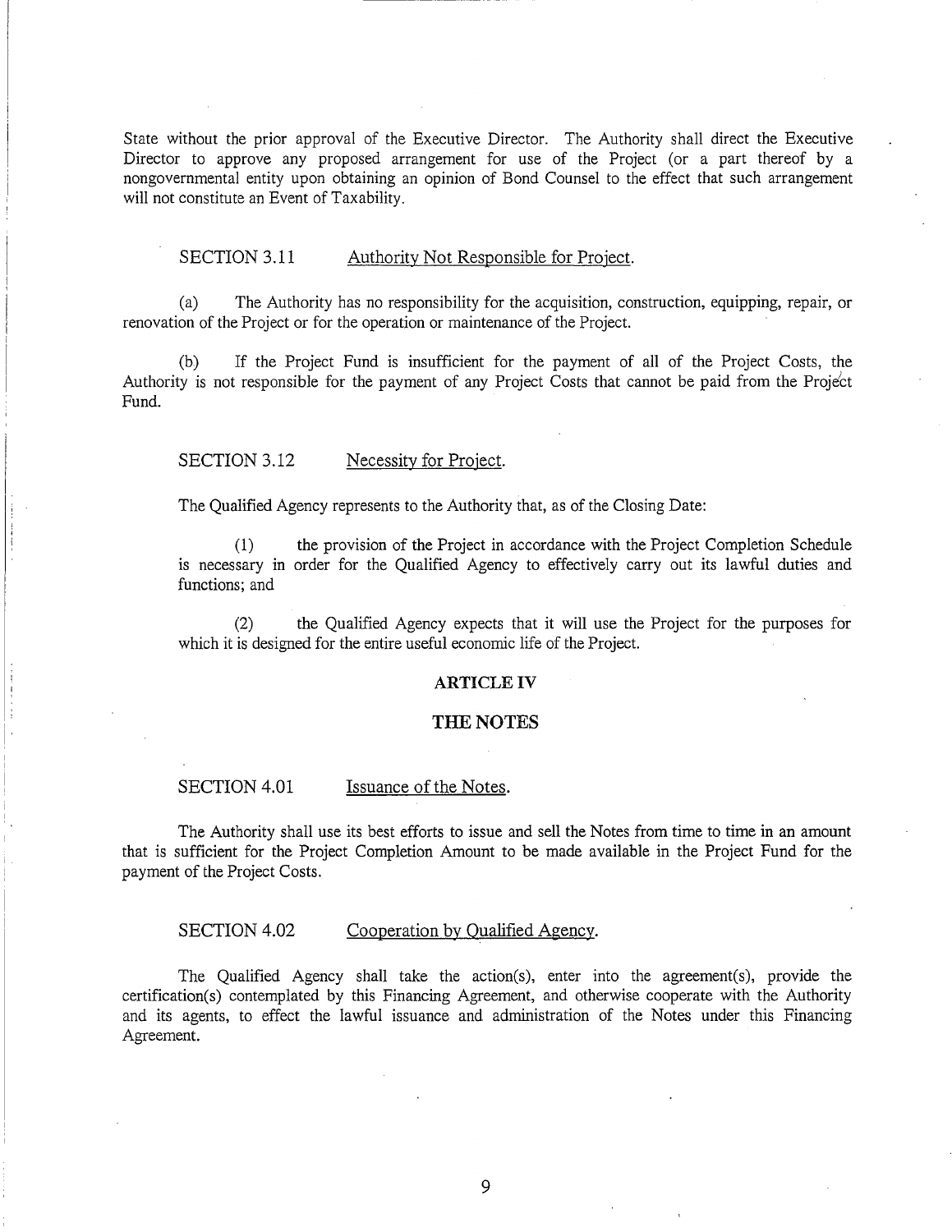# SECTION 4.03 Maintaining Tax-Exempt Status of the Notes.

(a) Not to Cause Interest to Become Taxable. The Qualified Agency shall not use, permit the use of, or omit to use Gross Proceeds or any other amounts in a manner which (or take or omit to take any other action which if taken or omitted, respectively), if made or omitted respectively, would cause interest on any Note to be includable in the gross income, as defined in section 61 of the Code, of the owner thereof for federal income tax purposes. The Qualified Agency shall adopt and comply with the provisions of such amendments hereof and supplements hereto as may, in the opinion of nationally recognized bond counsel, be necessary to preserve or perfect such exclusion. Without limiting the generality of the foregoing, the Qualified Agency shall comply with each of the specific covenants in this Section 4.03 at all times prior to the last maturity date of the Notes, whether by stated maturity or earliest redemption, unless and until the Qualified Agency shall have received a written opinion of nationally recognized bond counsel to the effect that failure to comply with such covenant will not adversely affect the excludability of interest on any Note from the gross income of the owner thereof for federal income tax purposes, and thereafter such covenant shall no longer be binding upon the Qualified Agency to the extent described in such opinion, anything in any other part, provision or subsection of this Section 4.03 to the contrary notwithstanding.

(b) No Private Use or Payments. At all times prior to the last maturity date of the Notes, whether by stated maturity or earlier redemption, the Qualified Agency shall neither ·

(1) use nor permit the use of Gross Proceeds (or any property acquired, constructed, or improved with Gross Proceeds) in any trade or business carried on by any Person (or in any activity of any Person other than a natural person) other than a state or local government, nor

(2) directly or indirectly impose or accept any charge or other payment for use of Gross Proceeds (or use of any property acquired, constructed, or improved with Gross Proceeds) in any trade or business carried on by any Person (or in any activity of any Person other than a natural person) other than a state or local government,

unless either (i) such use is merely as a member (and, except possibly for the amount of use and any corresponding rate adjustment, is extended by the Qualified Agency on the same terms as to all other members) of the general public or (ii) such charge or payment consists of taxes of general application within the Qualified Agency or interest earned on temporary Investments acquired with Gross Proceeds pending application of such Gross Proceeds for their intended purposes. For purposes of this Paragraph (b), property is considered to be "used" by a Person if:

> (A) Sale or Lease: it is sold or otherwise disposed of, or leased, to such Person;

> (B) Management Contract: it is operated, managed, or otherwise physically employed, utilized, or consumed by such Person, excluding operation or management pursuant to an agreement which meets the conditions described in I.R.S. Rev. Proc. 93-19;

> (C) Capacity, Output or Service Commitment: capacity in or output or service from such property is reserved or committed to such Person under a take-or-pay, output, incentive payment, or similar contract or arrangement;

> > 10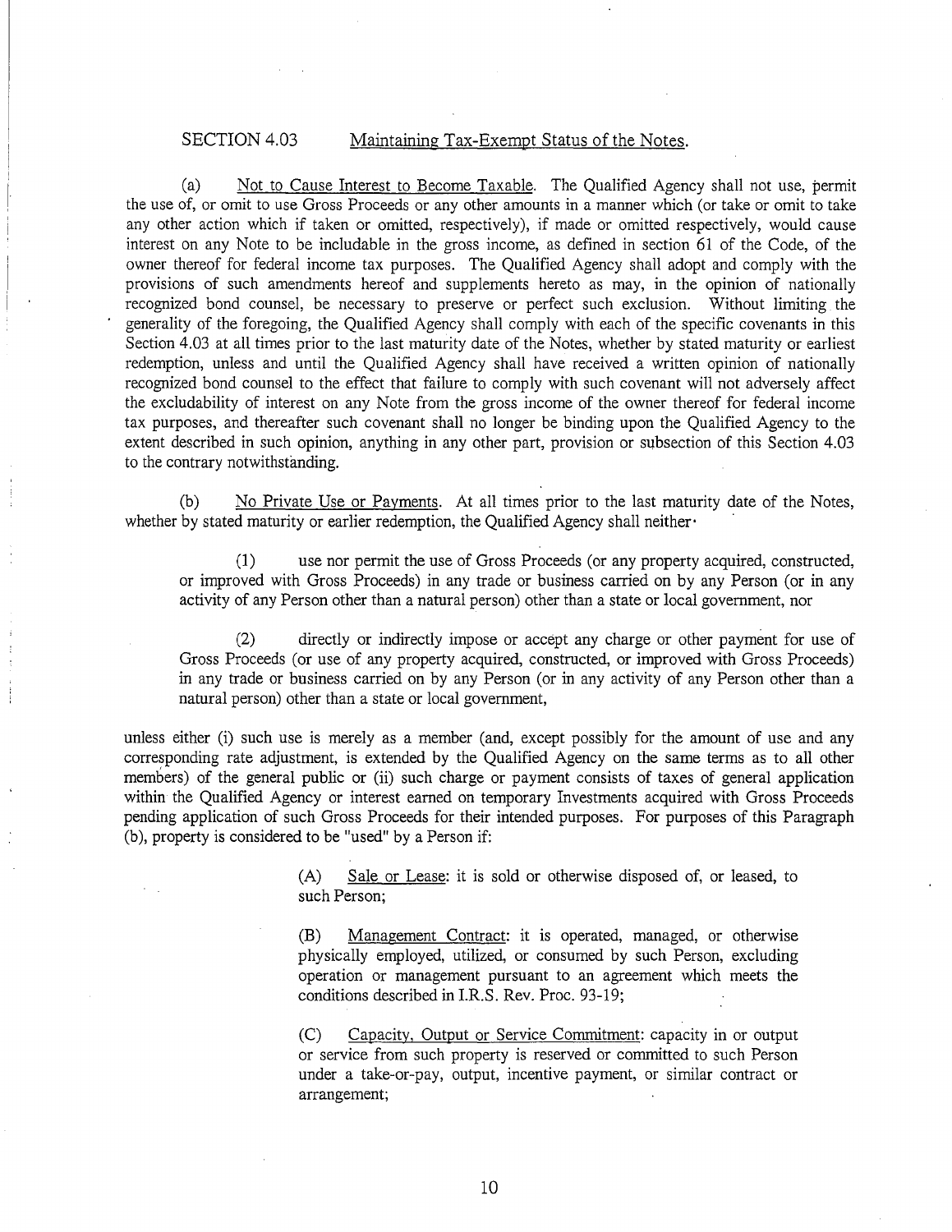(D) Preferential Service: such property is used to provide service to (or such service is committed to or reserved for) such Person on a basis or terms which (except possibly for the amount of use and any corresponding rate adjustment) are different from the basis or terms on which such service is provided (or committed or reserved) to members of the public generally;

(E) Developer: such Person is a developer and a significant amount of property acquired, constructed, or improved with proceeds from the sale of a series of bonds of which the Notes are a part serves only a limited area substantially all of which is owned by such Person, or a limited group of developers, unless such area is developed and sold to (and occupied by) members of the general public with reasonable speed; or

(F) Other Incidents of Ownership: substantial burdens and benefits of ownership of such property are otherwise effectively transferred to such Person.

but the temporary investment of Gross Proceeds or proceeds of bonds of any series of which the Notes are a part pending application for their intended purposes shall not constitute "use" of Gross Proceeds or such proceeds.

(c) No Private Loan. The Qualified Agency shall not use Gross Proceeds to make or finance loans to any Person other than a state or local government, excluding loans consisting of temporary investments of Gross Proceeds pending application of such Gross Proceeds for their intended purposes. For purposes of this Paragraph (c), Gross Proceeds are considered to be "loaned" to a Person if (i) property acquired, constructed, or improved with Gross Proceeds or with proceeds from the sale of bonds of the series of which a Note is a part is sold or leased to such Person in a transaction which creates a debt for federal income tax purposes, (ii) capacity in or service from such property is committed to such Person under a take-or-pay, output, or similar contract or arrangement, or (iii) indirect benefits, or burdens and benefits of ownership, of Gross Proceeds or such property are otherwise transferred to such Person in a transaction which is the economic equivalent of a loan.

(d) Promptly upon request, the Qualified Agency shall provide the Executive Director with any information available to the Qualified Agency relating to the expenditure of the proceeds of the Notes by or on behalf of the Qualified Agency or the use of the Project that could have an adverse effect on the tax-exempt status of the Notes .

. (e) The Qualified Agency shall timely take such lawful action as requested by the Executive Director to avoid, remedy, or mitigate the effect of an Event of Taxability.

#### SECTION 4.04 Arbitrage Rebate.

(a) The Qualified Agency shall timely take such lawful action as requested by the Executive Director to avoid or mitigate the obligation to make payments to the United States government. under section 148(f) of the Code, unless an Authorized Agency Representative certifies to the Authority that the requested action is not practicable.

11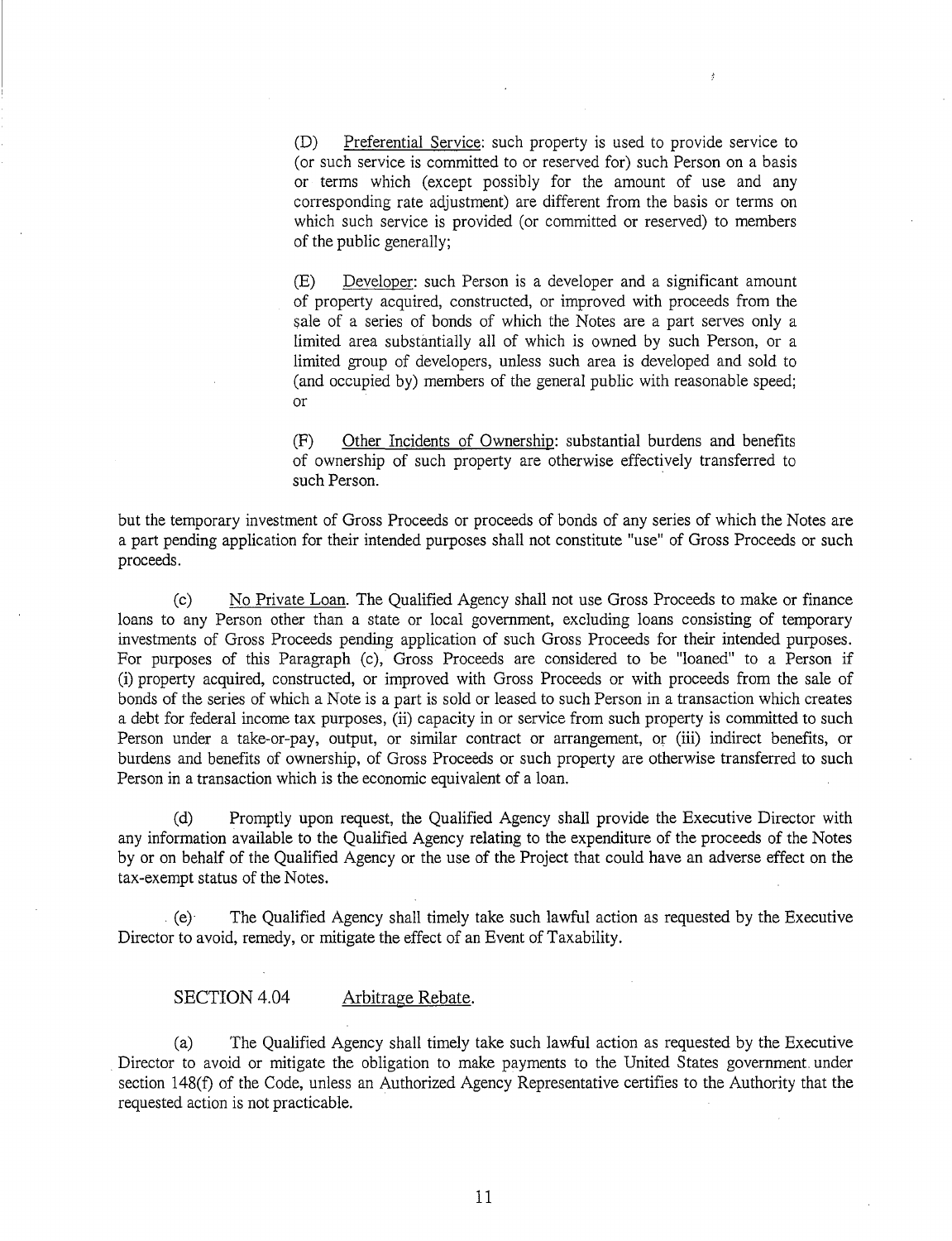(b) If the Qualified Agency fails to cause Note proceeds to be expended within the time periods set forth in the Project Completion Schedule, the Executive Director may inquire as to the nature of such failure and the extent to which it is expected to continue.

(c) The Qualified Agency shall use its best efforts to expend all funds necessary to complete its Project within the two-year expenditure period set forth in section 148(f)(4)(C) of the Code as follows: (i) 10 percent of the funds within the 6-month period beginning on the date the Notes are issued; (ii)  $45$ percent of the funds within the 1-year period beginning on such date; (iii) 75 percent of such funds within the 18-month period beginning of such date; and (iv) 100 percent of such funds within the 2-year period beginning on such date. If a portion of the Project Completion Amount will remain unexpended as of the close of the two-year period beginning with the Closing Date (or such other period as specified by the Executive Director), the Qualified Agency, not later than the close of such period, shall notify the Executive Director of the amount of such unexpended funds and the purpose(s) for which such funds are being retained in the Project Fund after such period.

#### SECTION 4.05 Disclosure Documents.

(a) The Qualified Agency shall provide the Authority, promptly upon request, with available information relating to the Qualified Agency or the Project that the Executive Director determines appropriate for inclusion in the Disclosure Documents. The Qualified Agency authorizes the Authority to include any such information in the Disclosure Documents.

(b) The Qualified Agency shall provide the Authority with certification of an Authorized Agency Representative to the effect that the information contained in the Disclosure Documents provided by the Qualified Agency is accurate and does not omit any information necessary to make the information provided not misleading.

(c) The Qualified Agency authorizes the Authority and any offeree or purchaser of the Notes to rely on the information and certifications provided by the Qualified Agency under this section. The Notes will not be issued unless the information and certifications requested under this section have been provided by the Qualified Agency.

#### **ARTICLE V**

#### **PARTICULAR AGREEMENTS**

#### SECTION 5.01 Recordkeeping.

The Executive Director shall retain, as official records of the Authority, all Disbursement Certificates, the Project Completion Certificate, and all periodic Project status reports submitted by the Qualified Agency pursuant to this Financing Agreement.

#### SECTION 5.02 Indemnification of Qualified Agency.

The Qualified Agency represents that, subject to applicable law, it intends that each Facility Contract providing for payment of goods or services exceeding \$25,000 will require indemnification of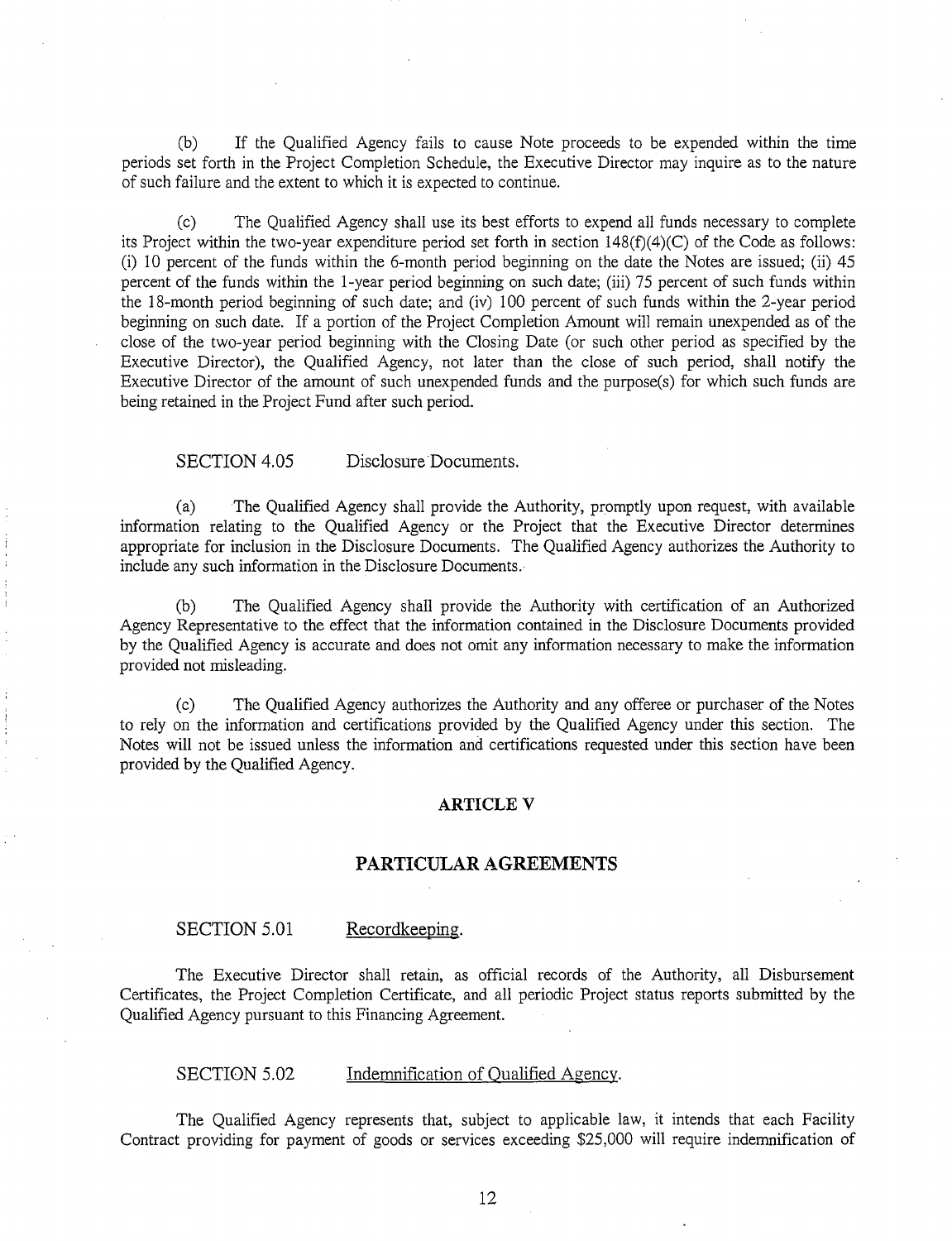the Qualified Agency. The Qualified Agency will be provided with insurance, a surety bond, or other form of financial assurance, from a financially sound provider, that assures performance under such Facility Contract with respect to such indemnification, unless the Qualified Agency determines that such financial assurance is not necessary or is required in a reduced amount.

#### SECTION 5.03 Availability of Other Funding.

As of the Closing Date, the Qualified Agency represents that no funds (other than funds derived · from note proceeds) have been appropriated to the Qualified Agency for the biennium in which the Notes are issued for application to the payment of Project Costs that are to be paid with the proceeds of the Notes. It is understood and agreed, however, that the Qualified Agency may apply funds other than bond proceeds for payment of Project Costs in compliance with applicable law.

#### SECTION 5.04 Real Property.

The Qualified Agency represents that, subject to applicable law, it does not intend to acquire real property at a purchase price in excess of \$25,000 unless:

(1) such property is suitable for the Qualified Agency's intended use and has no defect or condition (including, without limitation, pollution or hazardous waste defects) that would jeopardize· such use; or

(2) the Qualified Agency determines that, notwithstanding such nonsuitability, defect, or condition (as applicable), such acquisition is appropriate.

#### SECTION 5.05 Title Insurance.

The Qualified Agency represents that, subject to applicable law, it does not intend to acquire any real property at a purchase price in excess of \$25,000 unless:

(1) the Qualified Agency's title to such property is insured by title insurance in an amount not less than the purchase price paid by the Qualified Agency, subject to standard printed exceptions, with only those changes thereto normally required by a prudent purchaser; or

(2) the Qualified Agency determines that the acquisition of such real property without such title insurance is appropriate.

#### SECTION 5.06 Project Design.

The Qualified Agency represents that the Project has been (or will be) designed to satisfy all of the purposes that the Qualified Agency intends the Project to serve, and that the Qualified Agency has used (or will use) all reasonable efforts to design the Project so that the Project will be provided, and can be operated, at such reasonable cost as is consistent with applicable legal requirements and the sound business judgment of the Qualified Agency.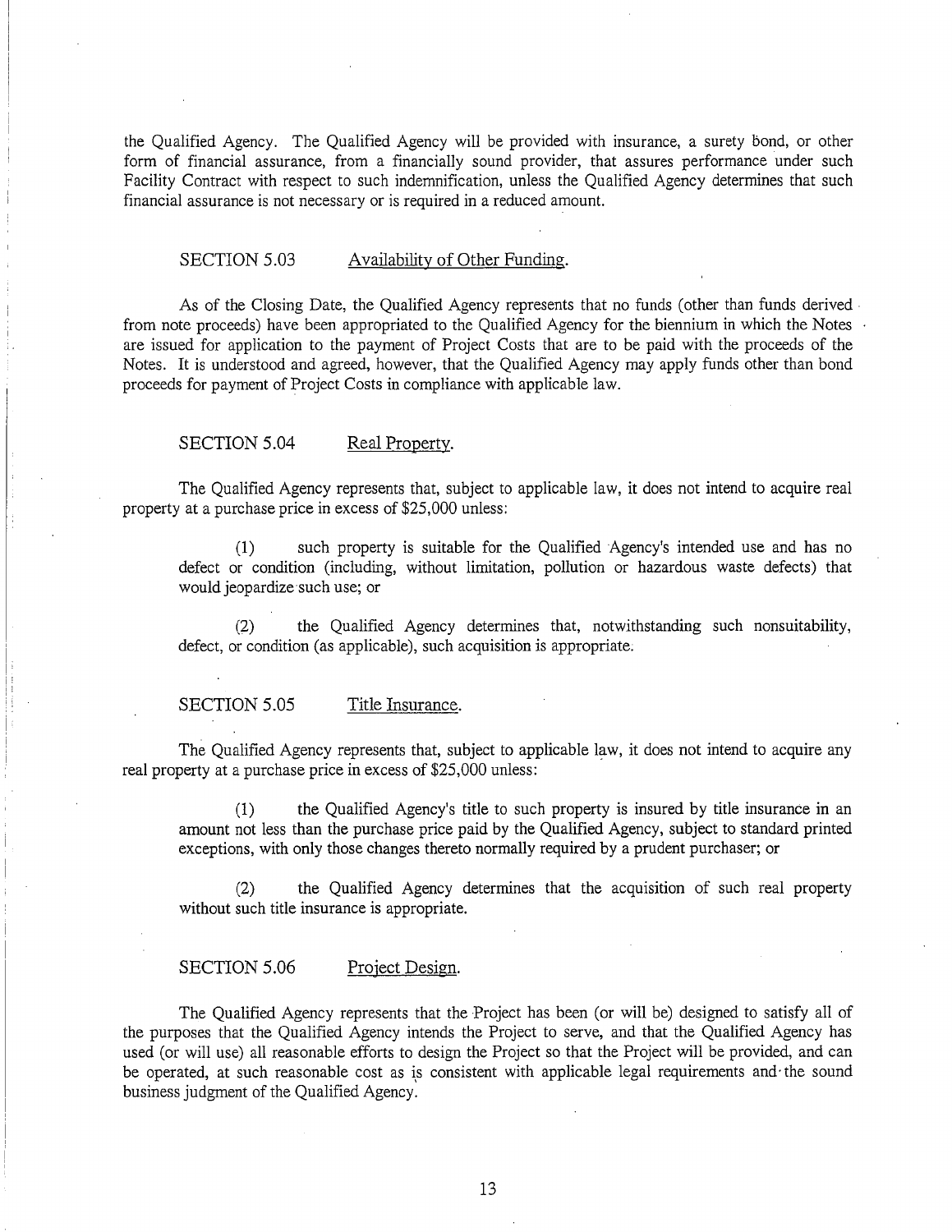#### ARTICLE VI

#### MISCELLANEOUS PROVISIONS

#### SECTION 6.01 Term of Agreement.

This Financing Agreement shall take effect upon its delivery by the parties hereto and shall remain in effect until the Notes have been fully paid or until no more periodic status reports are required from the Qualified Agency under this Financing Agreement, whichever is the later to occur.

SECTION 6.02 Amendment.

The Authority and the Qualified Agency, by mutual agreement, may amend this Financing Agreement if, before the amendment takes effect:

(1) the Qualified Agency obtains an opinion of its legal counsel to the effect that such amendment is permitted under the Agency Act and other law governing the Qualified Agency; and

(2) either of the following requirements is satisfied:

(A) the Authority obtains an opinion of Bond Counsel to the effect that such amendment will not constitute an Event of Taxability, violate the Authorizing Law or the Resolution, or adversely affect the rights of the owners of the Notes thereunder, or

(B) the owners of at least a majority in aggregate principal amount of the outstanding Notes affected by such amendment consent thereto.

#### SECTION 6.03 Notices and Other Communications.

(a) Notices, certificates, approvals, and other communications under this Financing Agreement shall be in writing and delivered by United States mail, postage paid, by telex, telegram, or other electronic transmission, or by express or personal delivery, addressed as follows:

( 1) if to the Qualified Agency:

Texas Department of Health 1100 West  $49<sup>th</sup>$  Street Austin, Texas 78756

Attention: Charles Bell, M.D. Executive Deputy Commissioner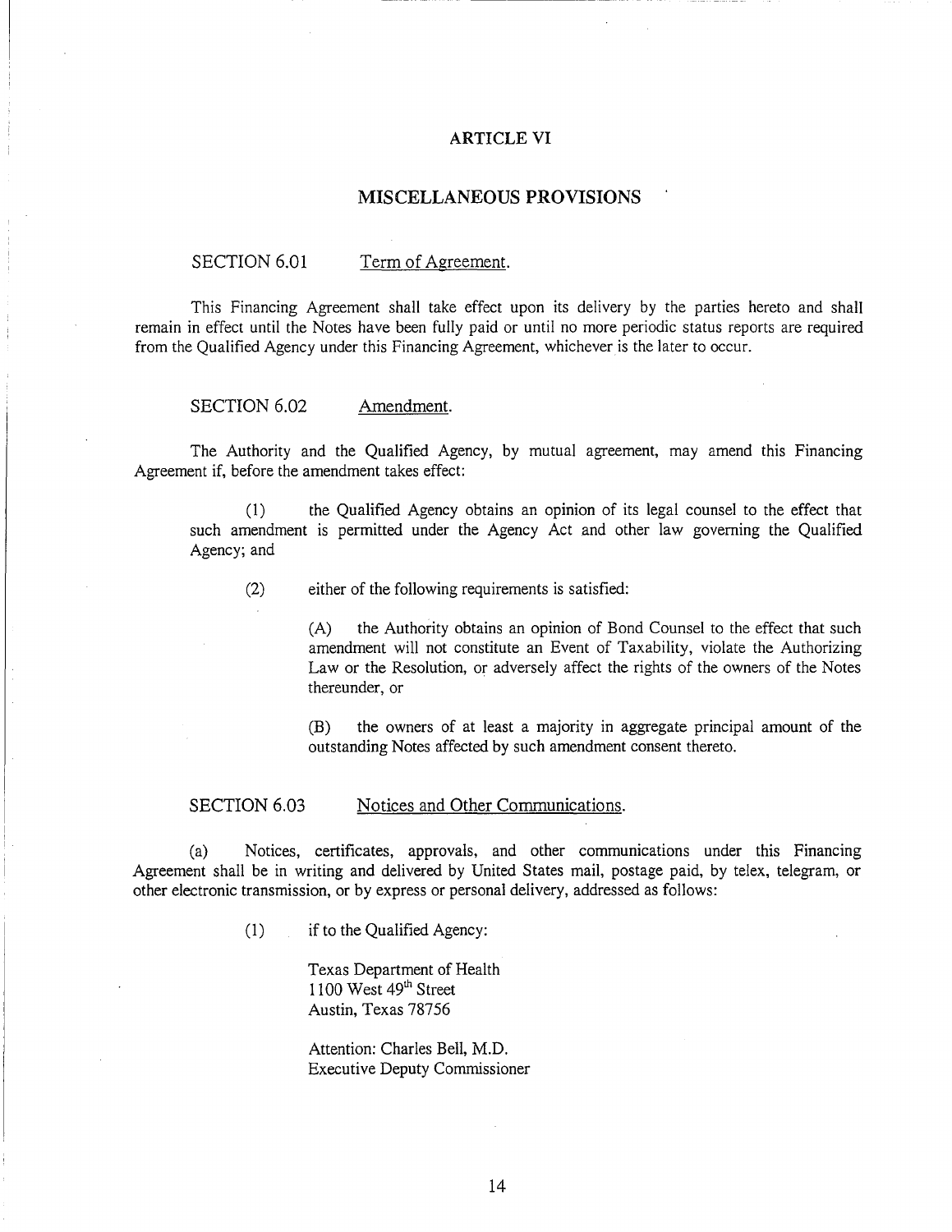(2) if to the Authority:

Texas Public Finance Authority 300 West 15th Street Suite 411 Austin, Texas 7870 I

Attention: Executive Director

(3) if to the Comptroller :

Comptroller of Public Accounts of the State of Texas 208 East 10<sup>th</sup> Street Austin, Texas 78701

Attention: Chief Investment Officer

(b)· Any such party may designate any additional or different address to which communications under this Financing Agreement shall be delivered by giving at least five days' advance notice thereof to the affected party.

(c) Any communication delivered by mail in compliance with this section is deemed to have been delivered as of the date of deposit in the mail.

(d) A provision of this Financing Agreement that provides for a different method of giving notice or otherwise conflicts with this section supersedes this section to the extent of the conflict.

SECTION 6.04 Exclusive Benefit.

This Financing Agreement shall inure to the exclusive benefit of and be binding on the Authority, the Qualified Agency, and their respective successors.

SECTION 6.05 Severability.

If any part of this Financing Agreement is ruled unenforceable by a court of competent jurisdiction, this Financing Agreement shall remain operable to the fullest extent possible under the application of such ruling.

SECTION 6.06 Conflict with Memorandum.

In the event of a conflict between this Financing Agreement and the Memorandum, this Financing Agreement shall supersede the Memorandum to the extent of the conflict.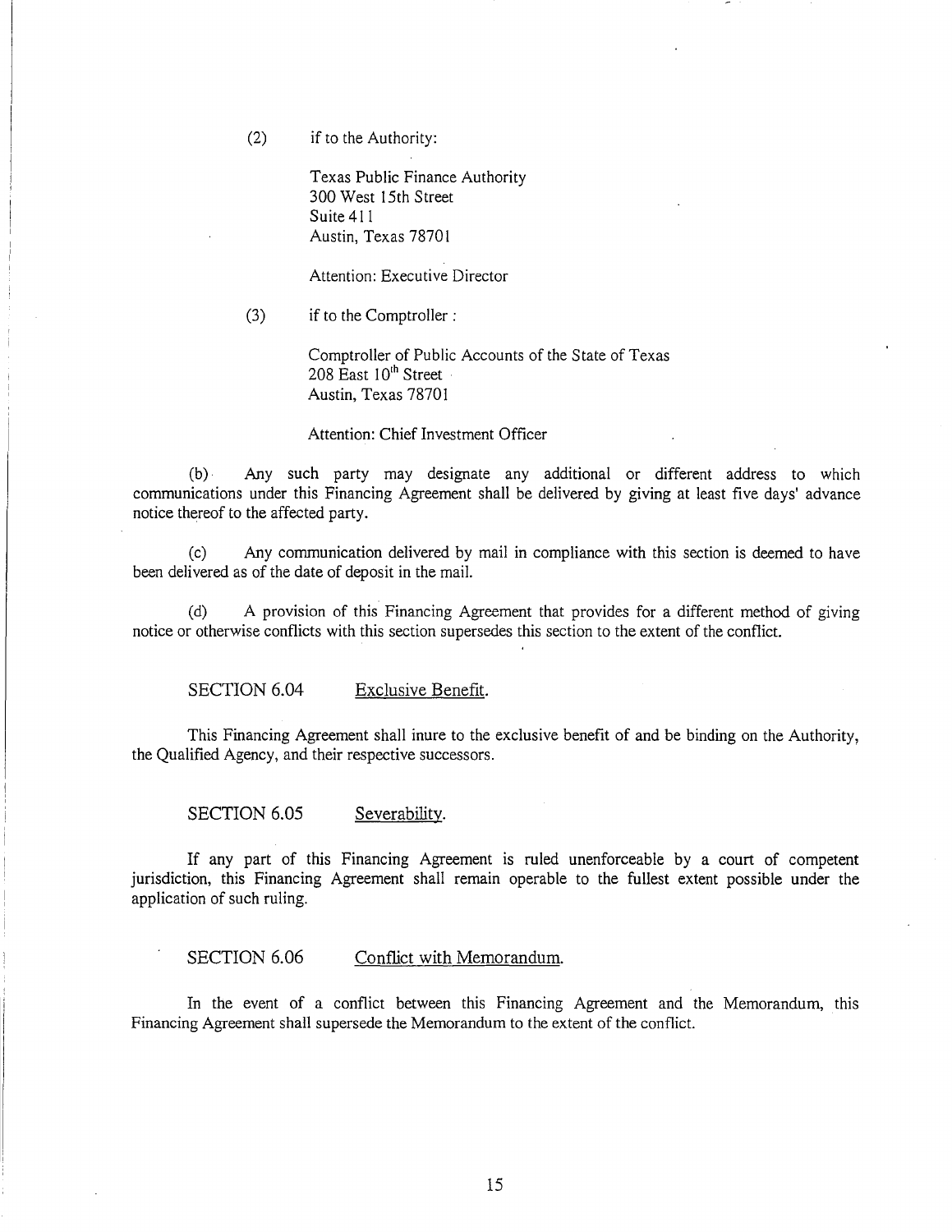# SECTION 6.07 Counterparts.

This Financing Agreement may be executed in multiple counterparts, each of which shaii be an original and all of which shall constitute one and the same document.

SECTION 6.08 Governing Law.

This Financing Agreement shall be governed by and construed in accordance with the law of the State of Texas.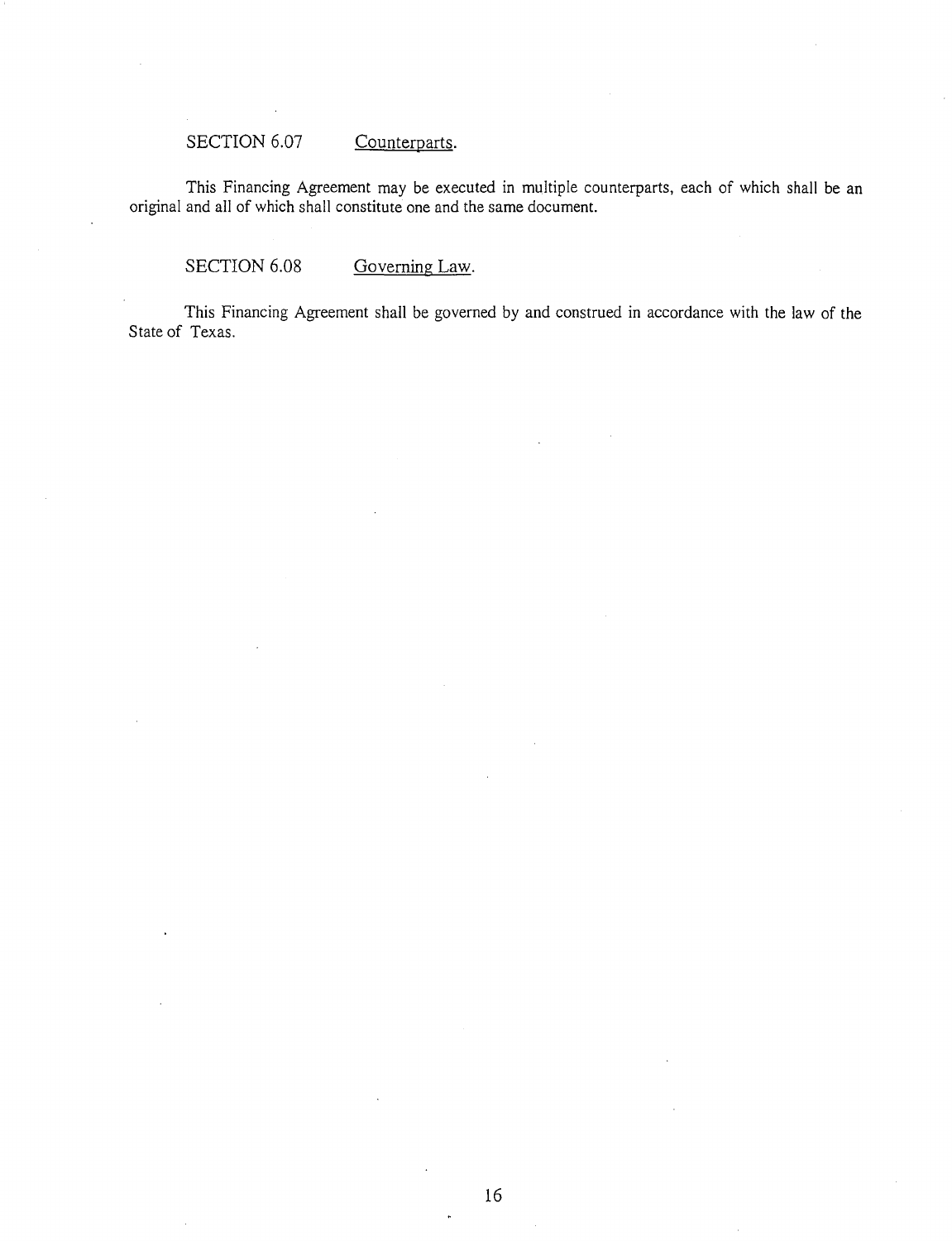IN WITNESS WHEREOF, the parties have caused this Financing Agreement to be executed by their respective duly authorized officers as of the date first above written.

# TEXAS PUBLIC FINANCE AUTHORITY

 $By: ll l l l l l l l l l l l l l l l l l l l l l l l l l l l l l l$ 

TEXAS DEPARTMENT OF HEALTH By: Gary R. Begp Chief Operating Officer

# EXECUTION PAGE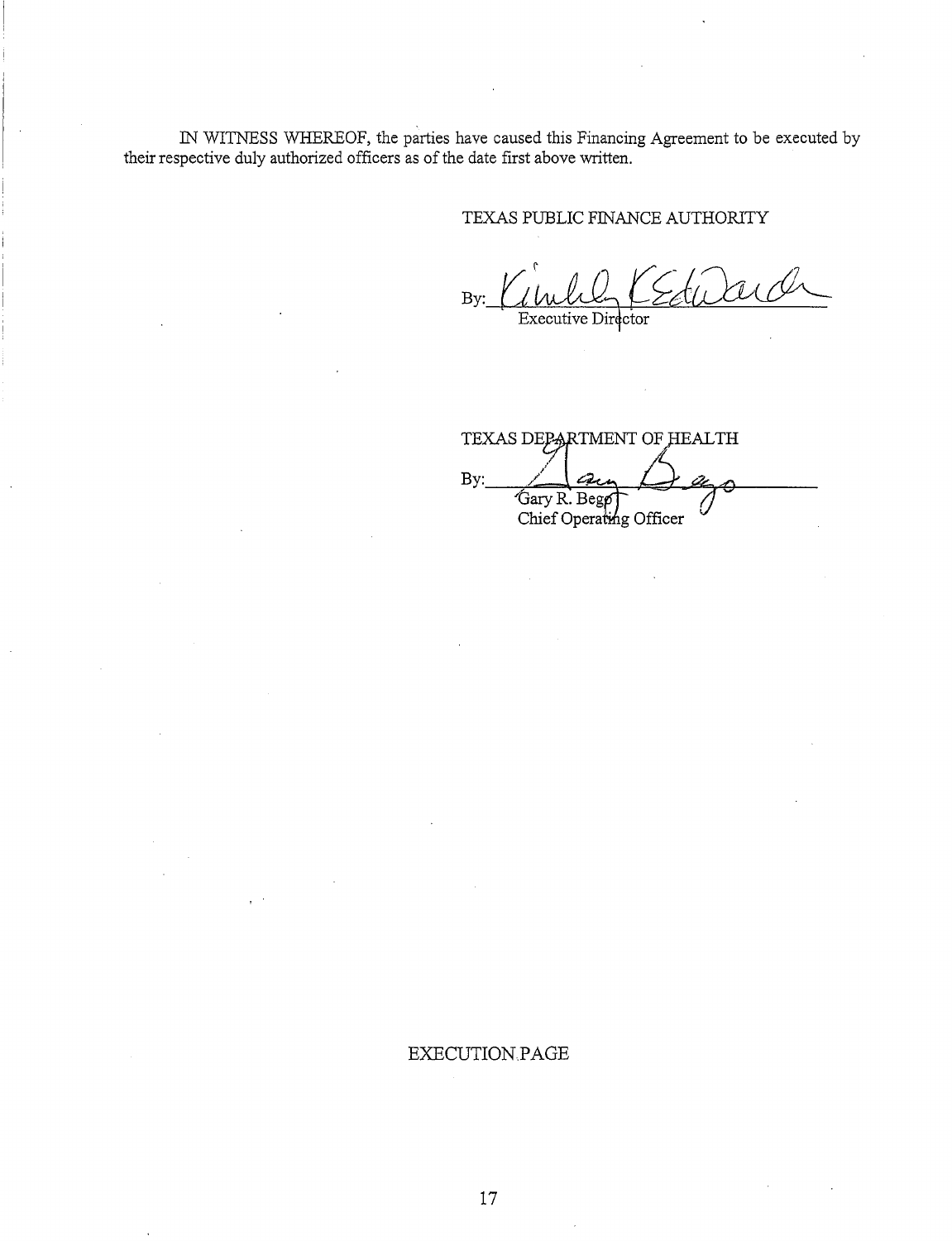# EXHIBIT A TO THE FINANCING AGREEMENT

# PROJECT COMPONENTS ESTIMATED COST New Hospital at the Texas Center \$17.3 million for Infectious Disease South Texas Health Care System \$8.3 million<br>Outpatient Clinic, Harlingen, Harlingen, Texas· South Texas Health Care System \$8.3 million Outpatient Clinic, Hidalgo County, Texas Total \$33.9 million ESTIMATED USEFUL LIFE 30 years 20 years 20 years N/A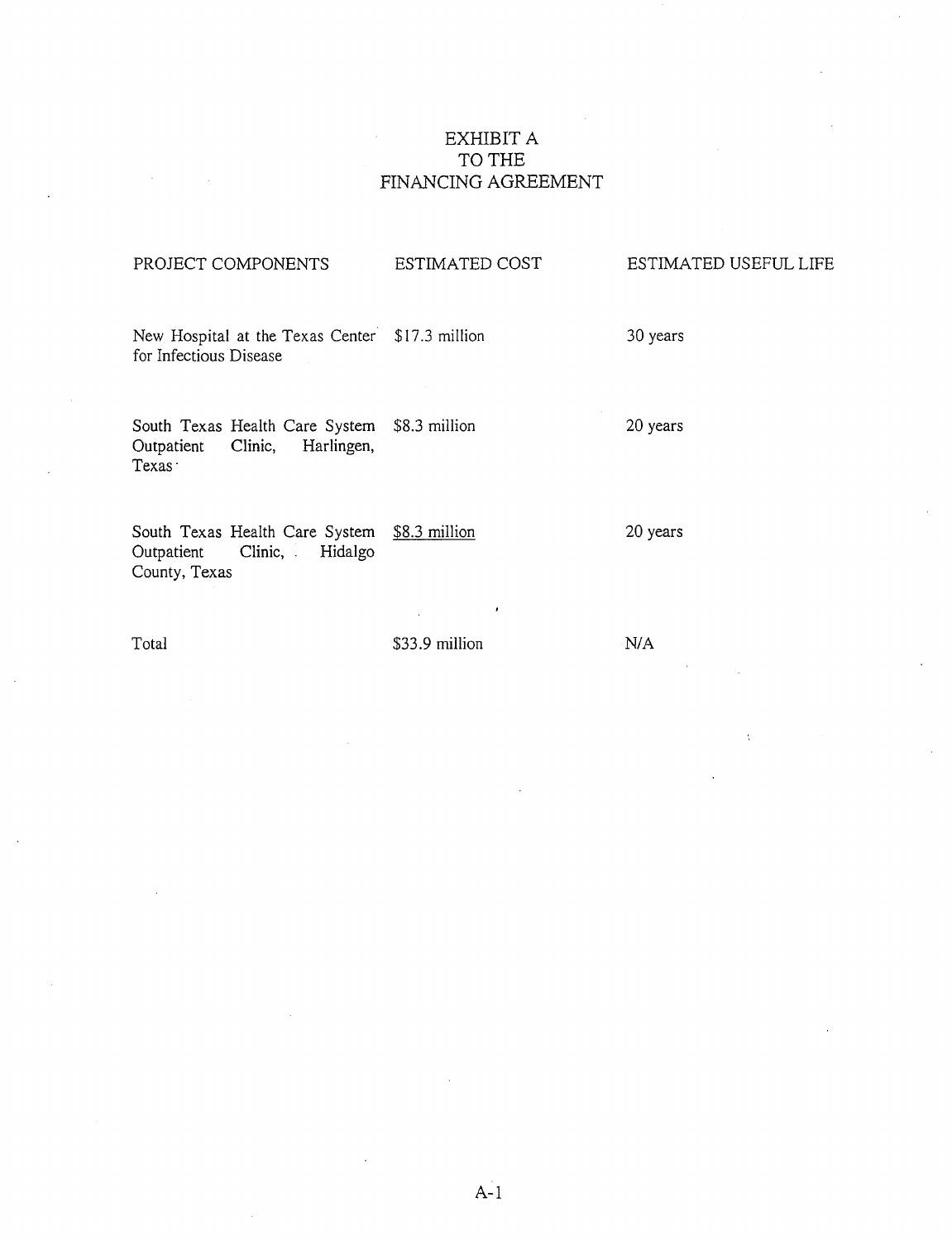# EXHIBIT B TO THE FINANCING AGREEMENT

EXPENDITURE PERIOD

# PROJECTED PROJECT EXPENDITURES EACH PERIOD

3 YEARS

\$33.9 million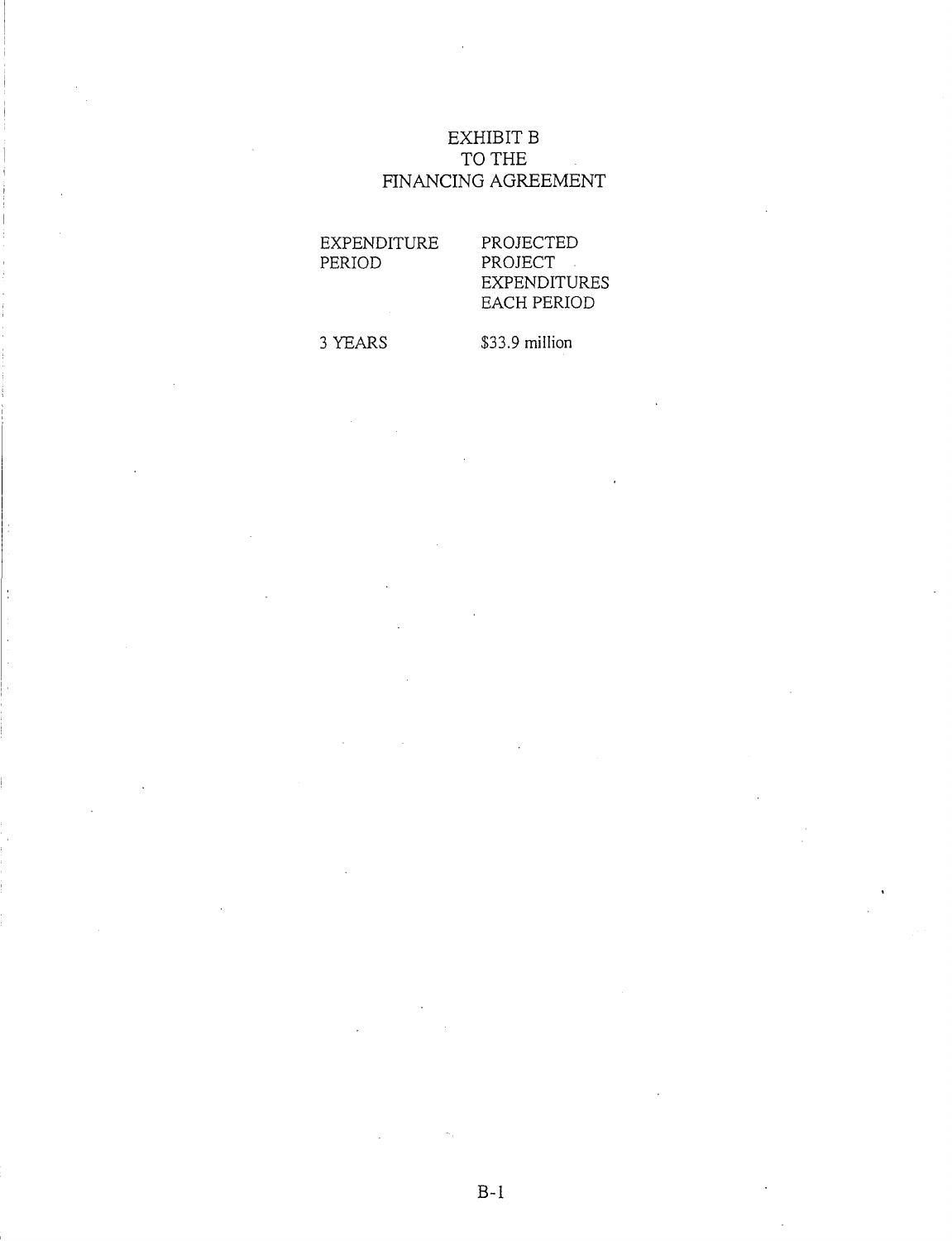# EXHIBIT C TO THE FINANCING AGREEMENT

#### Governmental Project Approvals

As of the Closing Date, the following licenses, permits, and other governmental approvals necessary to complete the Project have not been obtained. Describe each such approval (e.g., utility easement), stating for each (1) the identity of the Project facility (or facilities) for which such approval is required, (2) the primary requirements necessary to obtain such approval, and (3) the date that such approval is expected to be obtained]:

#### **Approval from the Legislative Budget Board and from the Governor**

The Legislative Budget Board and the Governor must approve the plan for construction of these projects before bond proceeds can be spent. This requirement is found in the General Appropriations Act, Seventy-Seventh Legislature, Texas Department of Health Rider 19.

To obtain this approval, the department is required to provide "a detailed description of the project phase and cost" to the Legislative Budget Board and the Governor. These projects must comply with requirements of House Bills 17 48 and 3504, Seventy-Sixth Legislature.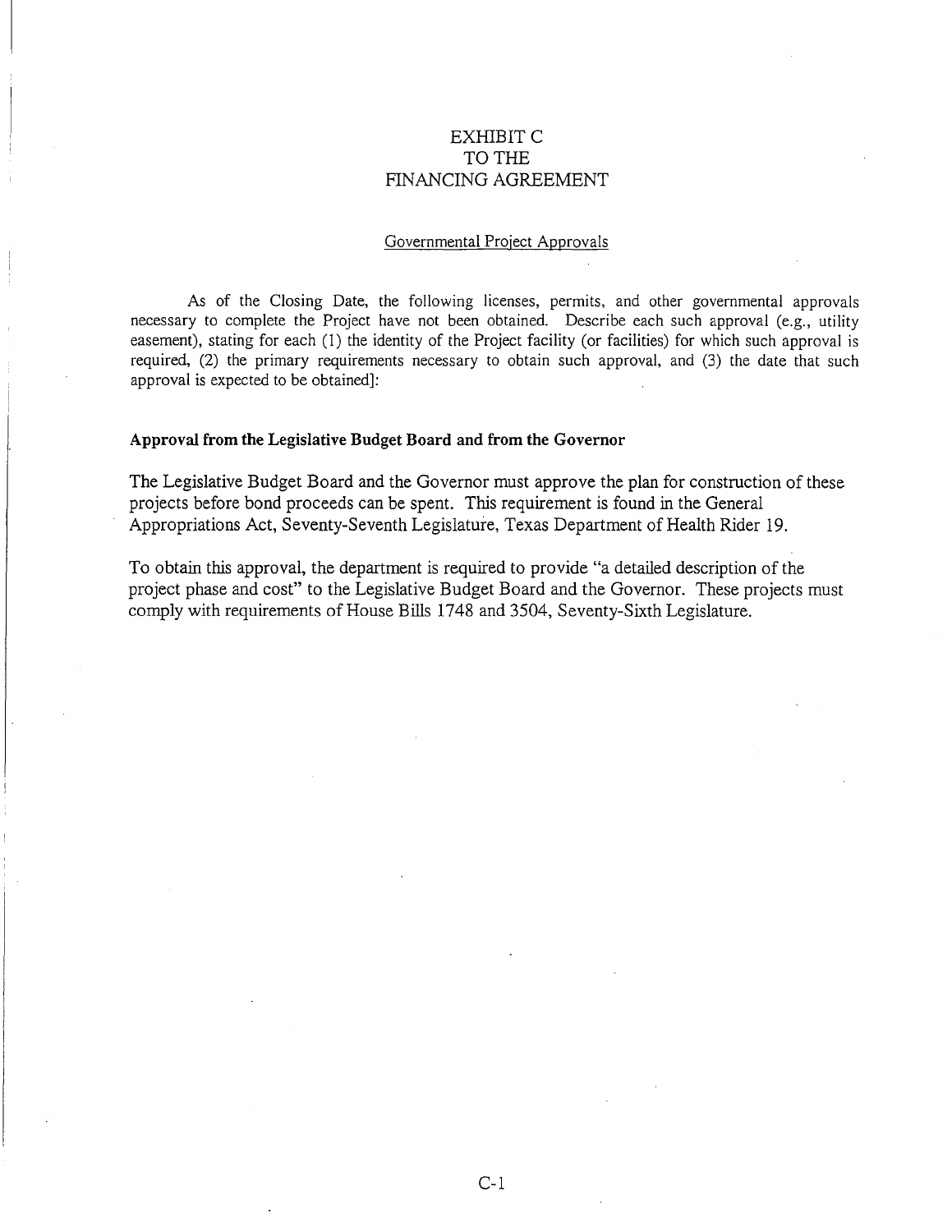# EXHIBIT D TO THE FINANCING AGREEMENT

#### Form of Disbursement Certificate

#### DISBURSEMENT CERTIFICATE

The undersigned hereby certifies, on behalf of the \_\_\_\_\_\_\_\_\_ (the "Qualified Agency"), as follows:

(a) The capitalized terms in this Certificate that are not herein defined shall have the meanings defined in the Financing Agreement, dated as of \_\_\_\_\_\_\_\_\_\_\_\_, 2002, between the Qualified Agency and the Texas Public Finance Authority.

(b) The Qualified Agency (Agency No. 1897) requests disbursement of the Project Fund to pay Project Costs in the aggregate amount of \$\_\_\_\_\_\_\_\_\_\_\_\_. The aggregate of all disbursements (including this disbursement) from the Project Fund requested by the Qualified Agency to date is  $$$  \_\_\_\_\_\_\_\_\_\_\_\_\_\_.

(c) Except as previously disclosed in writing to the Executive Director, the Qualified Agency is not in breach of any representation, warranty, or agreement in the Financing Agreement.

(d) The Qualified Agency reasonably expects to submit payment vouchers, in the aggregate amount, of the disbursements requested by this Certificate, for the payment of the Project Costs for which disbursement is requested.

(e) For each item of Project Costs for which a disbursement of funds is requested, state the following information [attach separate sheet if necessary]:

| Item | Amount of<br>Disbursement | Fund<br>No. | Approp.<br>No. | Program<br>Cost<br>Account | Project<br>Identification | ' Appropriation<br>Year | Agency<br>General Ledger<br>Account |
|------|---------------------------|-------------|----------------|----------------------------|---------------------------|-------------------------|-------------------------------------|
|      |                           |             |                |                            |                           |                         |                                     |
|      |                           |             |                |                            |                           |                         |                                     |

IN WITNESS WHEREOF, the undersigned executes this Certificate on the date shown below.

By: \_\_\_\_\_\_\_\_\_\_ \_

Authorized Agency Representative

Date:. \_\_\_\_\_\_\_\_\_\_\_\_\_ \_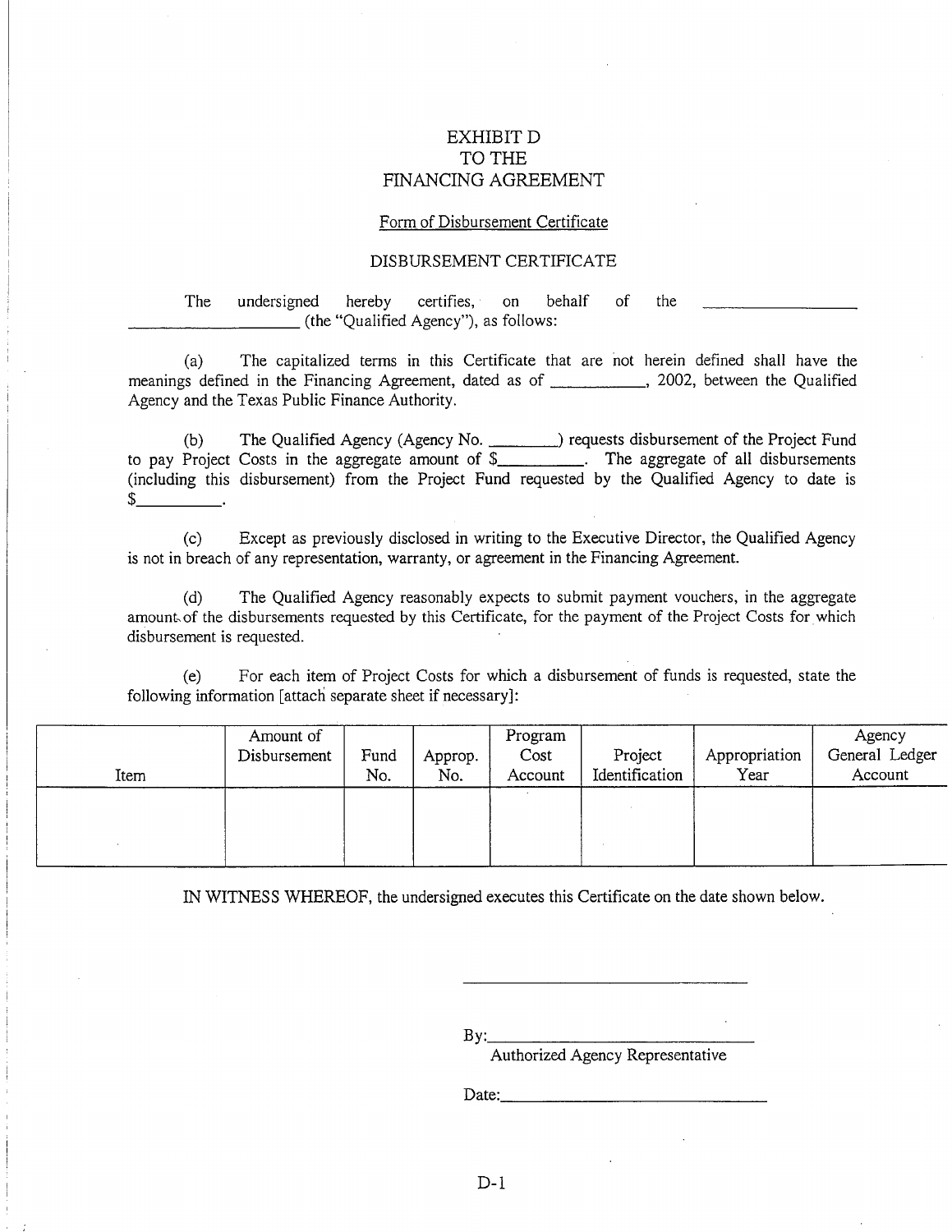## EXHIBIT E TO THE FINANCING AGREEMENT

# Monthly Status Report Information

The monthly status report prepared by the Qualified Agency pursuant to this Financing Agreement shall contain the following information with respect to the Project:

- (1) identity of the Project Components (name, ID no., etc.) and the original date on which such Project Components were first financed hereunder;
- (2) fund number(s);
- (3) the budget amount for the Project Components (including adjustments, if any);
- (4) description of work category;
- (5) amount expended for reporting month;
- ( 6) total amount expended to date;
- (7) amount encumbered; .
- (8) available balance;
- (9) percent work complete;
- (10) percent funds expended; and
- (11) narrative identifying any problems (including, without limitation, delays and cost overruns) and indicating whether such problems will substantially alter work schedule or costs.

E-1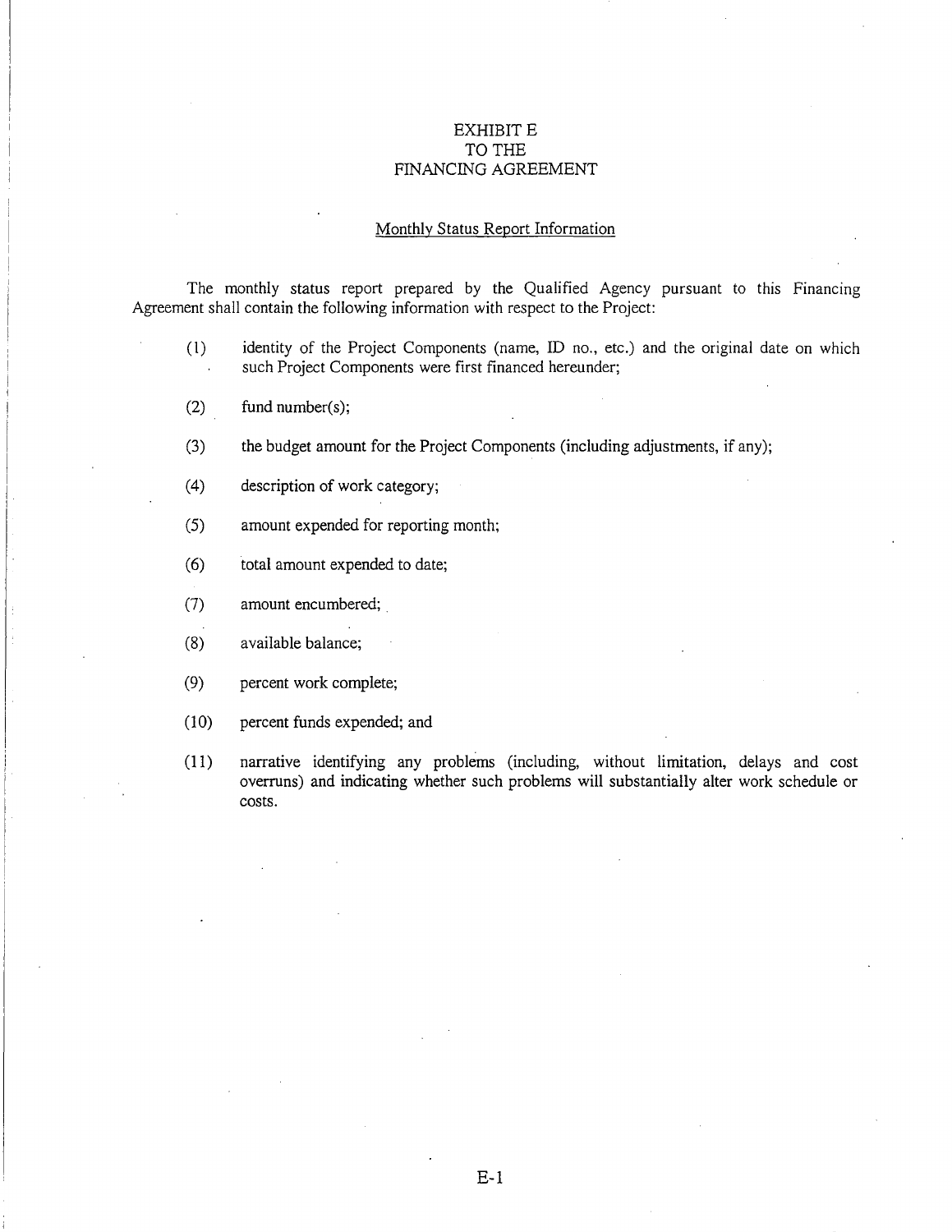# Monthly Project Status Report . (Exhibit E)

| <b>Project Description</b>                                 | <b>STHCS</b>                 | <b>TCID</b><br>San Antonio | <b>STHCS</b>                        |
|------------------------------------------------------------|------------------------------|----------------------------|-------------------------------------|
| Project No.<br>Accounting Info                             | Cameron County<br>00-007-501 | 00-006-501                 | <b>Hidalgo County</b><br>00-007-501 |
|                                                            | $\overline{\mathbf{3}}$      | \$                         | $\overline{\mathfrak{s}}$           |
| <b>Original Budget</b>                                     | 0                            | $\mathbf{0}$               | $\mathbf{0}$                        |
| Transfers                                                  | $\mathbf 0$                  | 0                          | 0                                   |
| (internal purposes only)                                   |                              |                            |                                     |
| <b>Additional Interest</b>                                 | 0                            | 0                          | 0                                   |
| (funding from interest earnings)<br><b>Adjusted Budget</b> | $\mathbf 0$                  | $\overline{0}$             | 0                                   |
|                                                            |                              |                            |                                     |
| Expended                                                   |                              |                            |                                     |
| AY2001                                                     | 0                            | 0                          | 0                                   |
| AY2002                                                     | 0                            | $\mathbf{0}$               |                                     |
| AY2003                                                     | 0                            | Õ                          | 0                                   |
| <b>Total Expended</b>                                      | 0                            | ٥                          | $\overline{0}$                      |
| Encumbered                                                 |                              |                            |                                     |
| AY2001                                                     | 0                            | 0                          |                                     |
| AY2002                                                     | 0                            | 0                          | 0                                   |
| AY2003                                                     | 0                            | $\overline{\mathbf{0}}$    | 0                                   |
| <b>Total Encumbered</b>                                    | 0                            | $\overline{0}$             | $\overline{\mathfrak{o}}$           |
| Unobligated Balance                                        | o                            | 0                          | 0                                   |